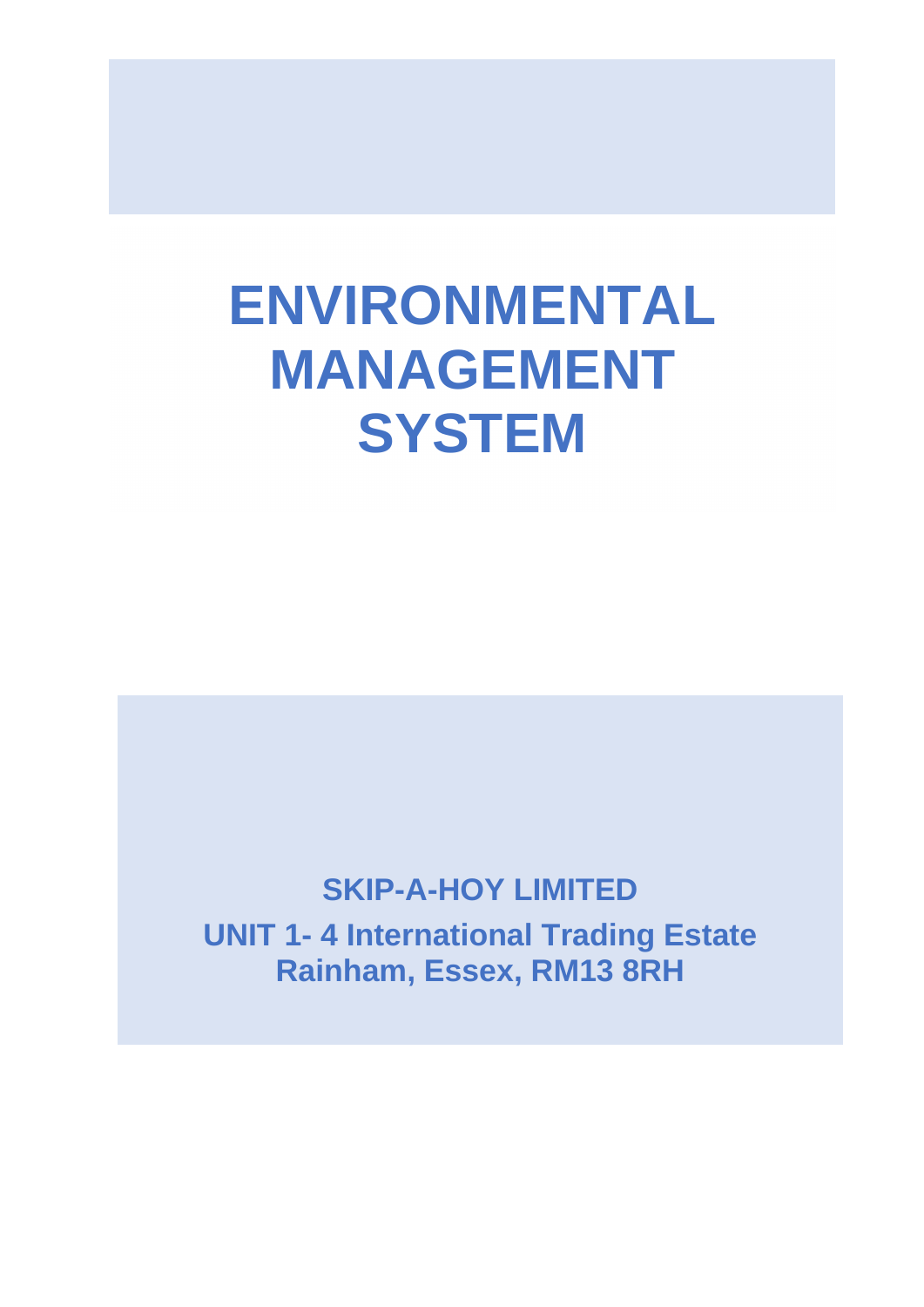## Contents

| 1.             |                                                                 |
|----------------|-----------------------------------------------------------------|
| 1.1            |                                                                 |
| 1.2            |                                                                 |
| 1.3            |                                                                 |
| 1.4            |                                                                 |
| 1.5            |                                                                 |
| 1.6            |                                                                 |
| 1.7            |                                                                 |
| 2 <sup>1</sup> |                                                                 |
| 2.1            |                                                                 |
| 2.2            |                                                                 |
| 2.3            |                                                                 |
| 2.4            |                                                                 |
| 2.5            |                                                                 |
| 2.6            |                                                                 |
| 2.7            |                                                                 |
| 2.8            |                                                                 |
| 2.9            |                                                                 |
| 3.             |                                                                 |
| 3.1            |                                                                 |
| 3.2            |                                                                 |
| 3.3            | General household, commercial and industrial waste procedure 15 |
| 3.4            |                                                                 |
| 3.5            |                                                                 |
| 3.6            |                                                                 |
| 4              |                                                                 |
| 4.1            |                                                                 |
| 4.2            |                                                                 |
| 4.3            |                                                                 |
| 4.4            |                                                                 |
| 4.5            |                                                                 |
| 4.6            |                                                                 |
| 4.7            |                                                                 |
| 4.8            |                                                                 |
| 5              |                                                                 |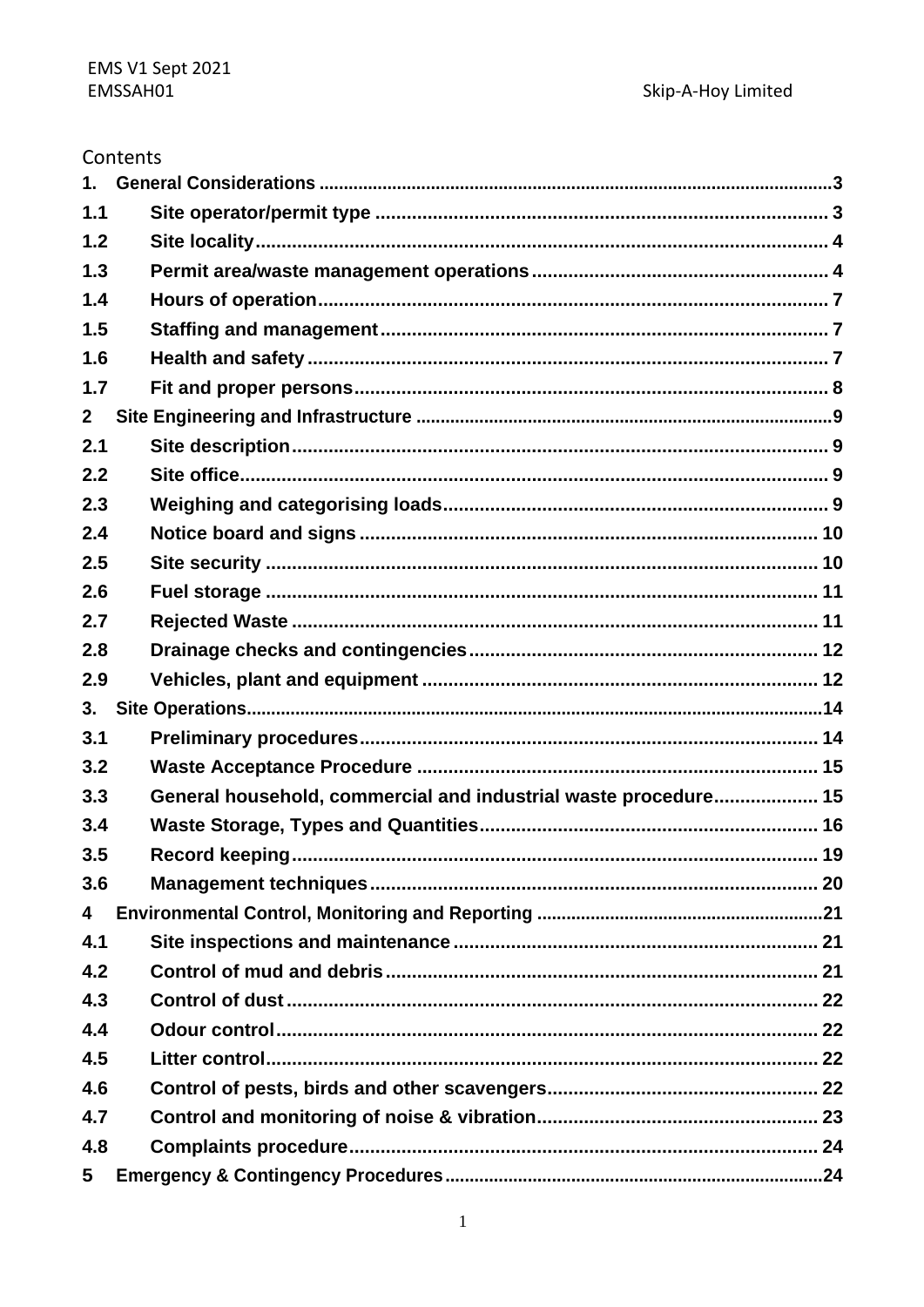| 5.1            |  |  |  |  |  |  |
|----------------|--|--|--|--|--|--|
| 5.2            |  |  |  |  |  |  |
| 5.3            |  |  |  |  |  |  |
| 5.4            |  |  |  |  |  |  |
| 6              |  |  |  |  |  |  |
| 6.1            |  |  |  |  |  |  |
| 6.2            |  |  |  |  |  |  |
| 6.3            |  |  |  |  |  |  |
| 6.4            |  |  |  |  |  |  |
| 6.5            |  |  |  |  |  |  |
| $\overline{7}$ |  |  |  |  |  |  |
|                |  |  |  |  |  |  |
|                |  |  |  |  |  |  |
|                |  |  |  |  |  |  |
|                |  |  |  |  |  |  |
|                |  |  |  |  |  |  |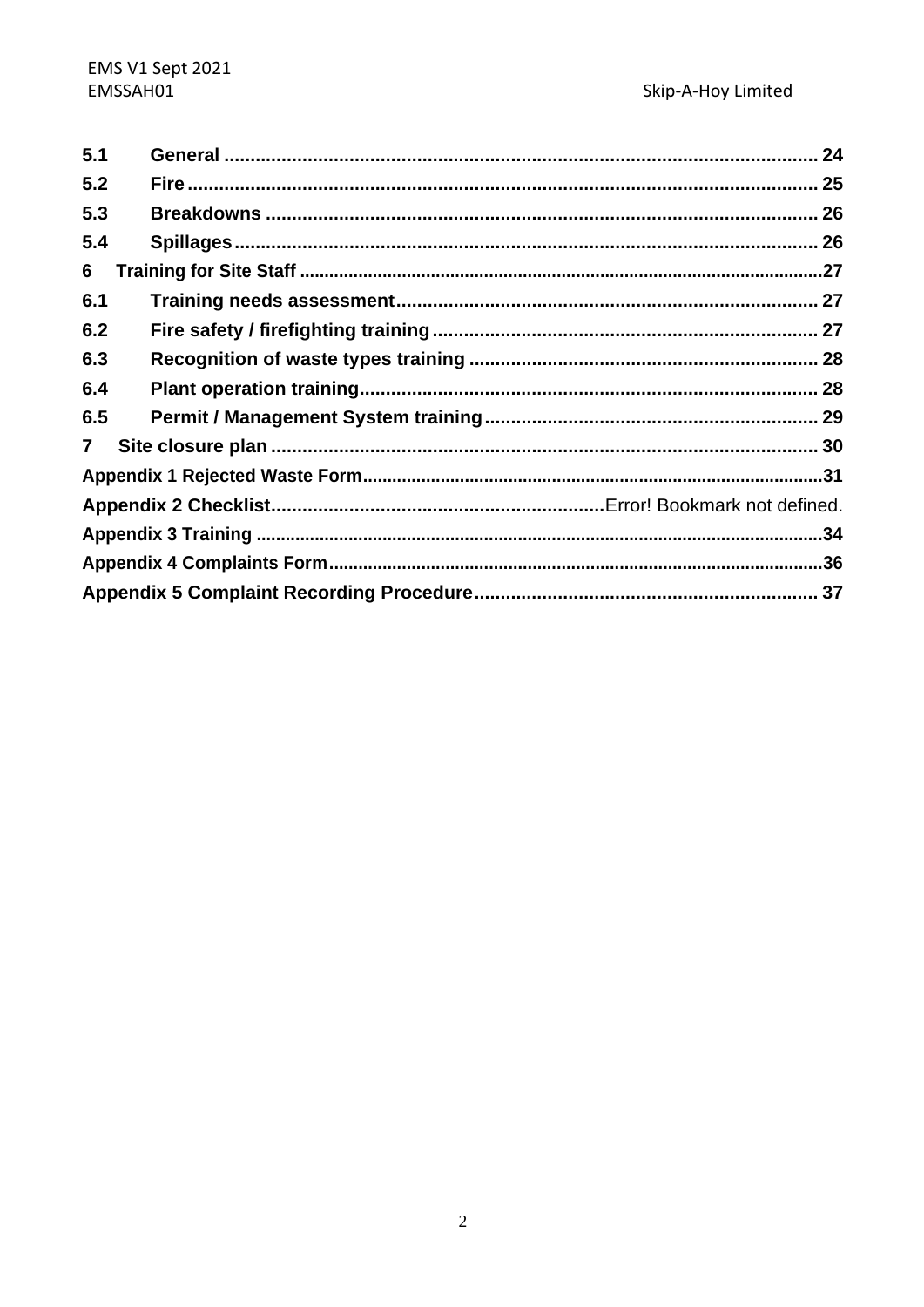## 1. General Considerations

#### **1.1 Site operator/permit type**

- 1.1.1 Skip-A-Hoy Limited is the Environmental permit (EP) holder and operates under EPR/\_\_\_\_\_\_\_\_ which is a Household, commercial and industrial (HCI) waste transfer station with treatment (Non-Hazardous).
- 1.1.2 This document has been produced in line with other operational documents which should be read in conjunction with this Environmental Management System (EMS):

Fire Prevention Plan (FPP) Environmental Risk Assessment (ERA) Odour Management Plan (OMP)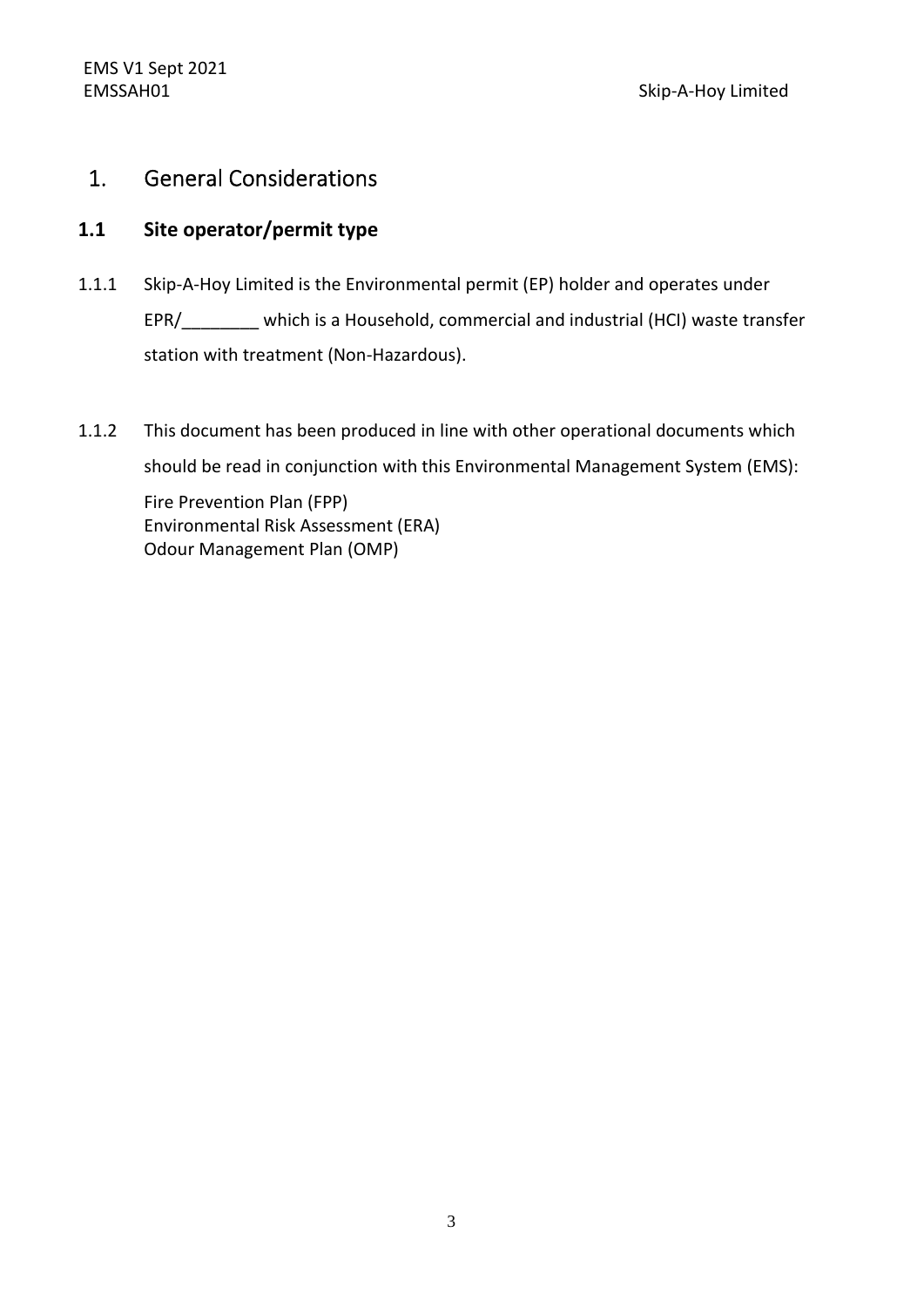EMS V1 Sept 2021

#### **1.2 Site locality**

1.2.1 The site is located at Unit 1-4 International Trading Estate, Rainham, Essex, RM13 8RH as shown below.



#### **1.3 Permit area/waste management operations**

1.3.1 The permit boundary is outlined in green on Drawing No. SAH/Permit Area/01 below. All references to 'the site' in this EMS shall mean this area and the associated infrastructure, plant and equipment.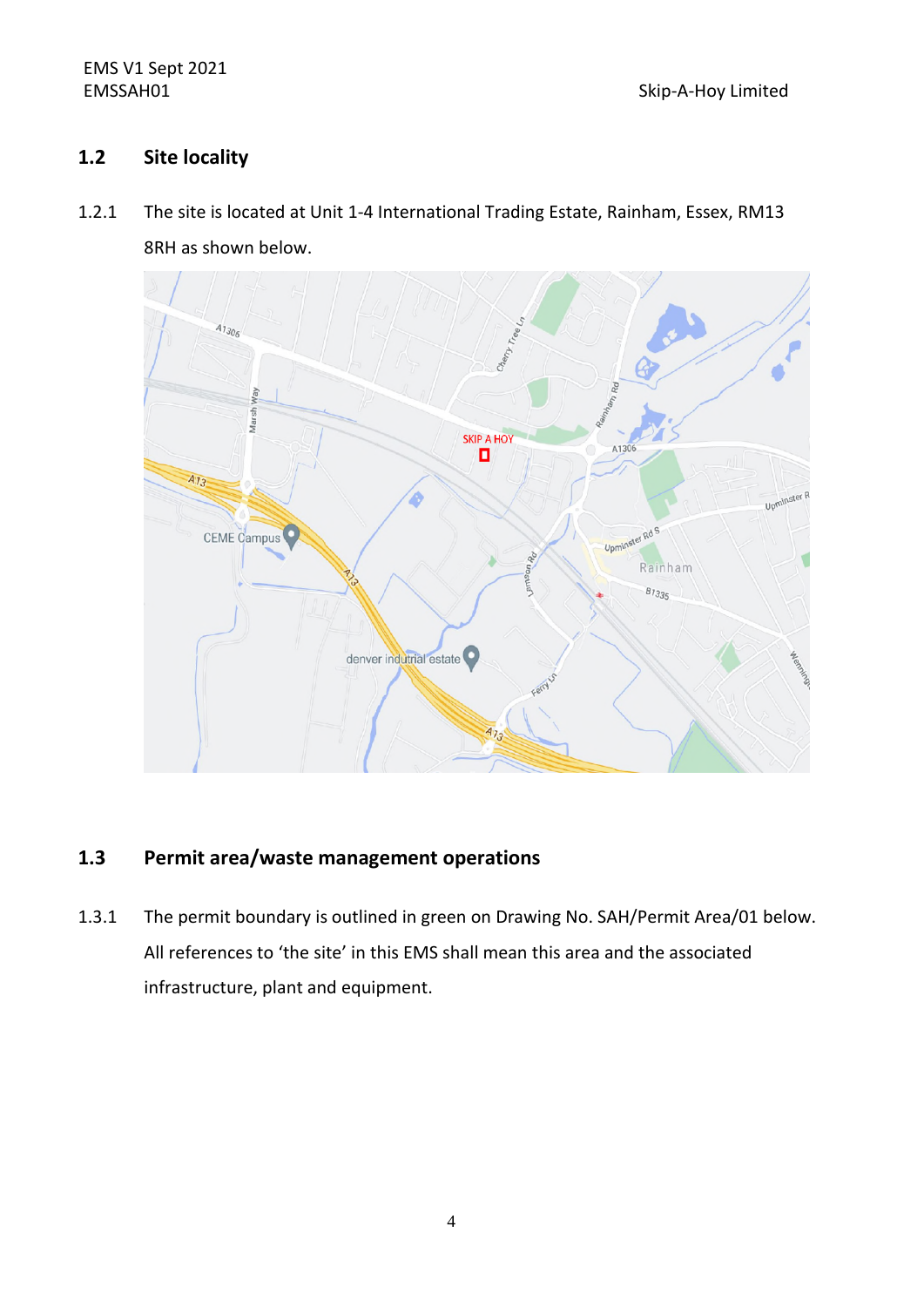

- 1.3.2 The EP is required for the storage (keeping) prior to removal, and treatment (all types of handling/processing) of waste. Waste treatment processes which can be carried out on site will include the following:
	- Sorting (with loading shovel/360° excavator or by hand)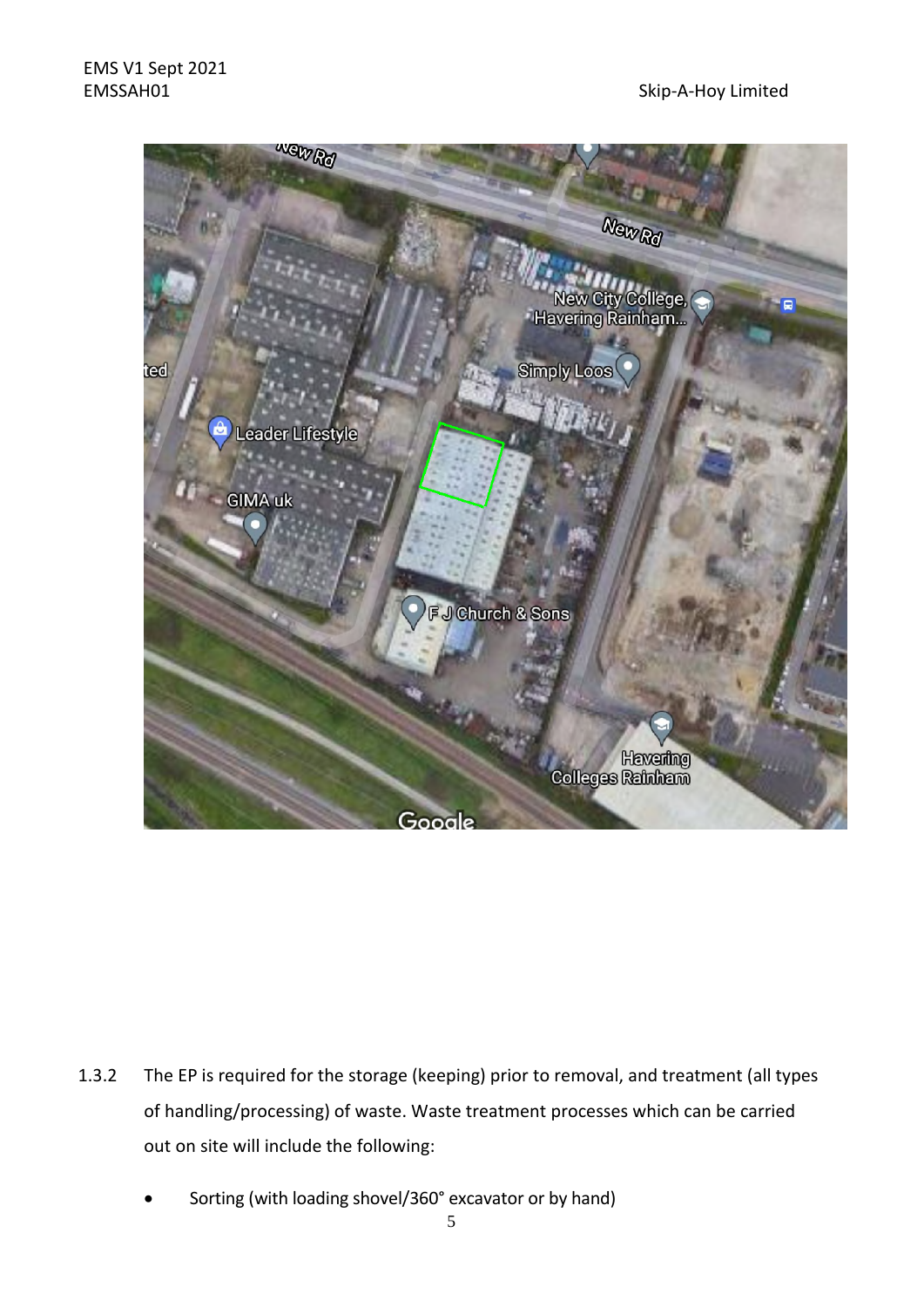- Screening (by using appropriate mechanical screening plant and equipment)
- Separation (by using mechanical screening plant/equipment and by hand)
- 1.3.3 Specified waste management operations include waste disposal and waste recovery operations listed Annex IIA and IIB of The Waste Framework Directive 2008/98/EC; also shown in '*Schedule 1 - Operations*; *Table S1.1 activities'* of the EP.

| <b>Description of activities for waste</b><br>operations                                                                                                                                                               | <b>Limits of activities</b>                                                                                                                                                                                               |
|------------------------------------------------------------------------------------------------------------------------------------------------------------------------------------------------------------------------|---------------------------------------------------------------------------------------------------------------------------------------------------------------------------------------------------------------------------|
| R3: Recycling/reclamation of organic<br>substances which are not used as<br>solvents                                                                                                                                   | Physical treatment of wastes in table S2.1<br>consisting of manual sorting, separation,<br>screening, baling, crushing or grading of<br>non-hazardous waste for disposal (no more<br>than 50 tonnes per day) or recovery. |
| R4: Recycling/reclamation of metals<br>and<br>metal compounds                                                                                                                                                          | Subject to any other requirements of this<br>permit wastes shall be stored for no longer<br>than 1 year prior to disposal or 3 years for<br>recovery.                                                                     |
| R5: Recycling/reclamation of other<br>inorganic<br><b>Materials</b>                                                                                                                                                    | No more than 50 tonnes of non-hazardous<br>waste to be treated at the site under a D9<br>activity.                                                                                                                        |
| R13: Storage of wastes pending any<br>of the operations numbered R1 to<br>R12 (excluding temporary storage,<br>pending collection, on the<br>site where it is produced)                                                |                                                                                                                                                                                                                           |
| D9: Physico-chemical treatment not<br>specified elsewhere in Annex IIA<br>which results in final compounds or<br>mixtures which are discarded by<br>means of any of the operations<br>numbered D1 to D8 and D10 to D12 |                                                                                                                                                                                                                           |
| D14:<br>Repackaging prior to<br>submission to any of the operations<br>numbered D1 to 13                                                                                                                               |                                                                                                                                                                                                                           |
| D15: Storage pending any of the<br>operations numbered D1 to D14<br>(excluding temporary storage,<br>pending collection, on the site where<br>it is produced)                                                          |                                                                                                                                                                                                                           |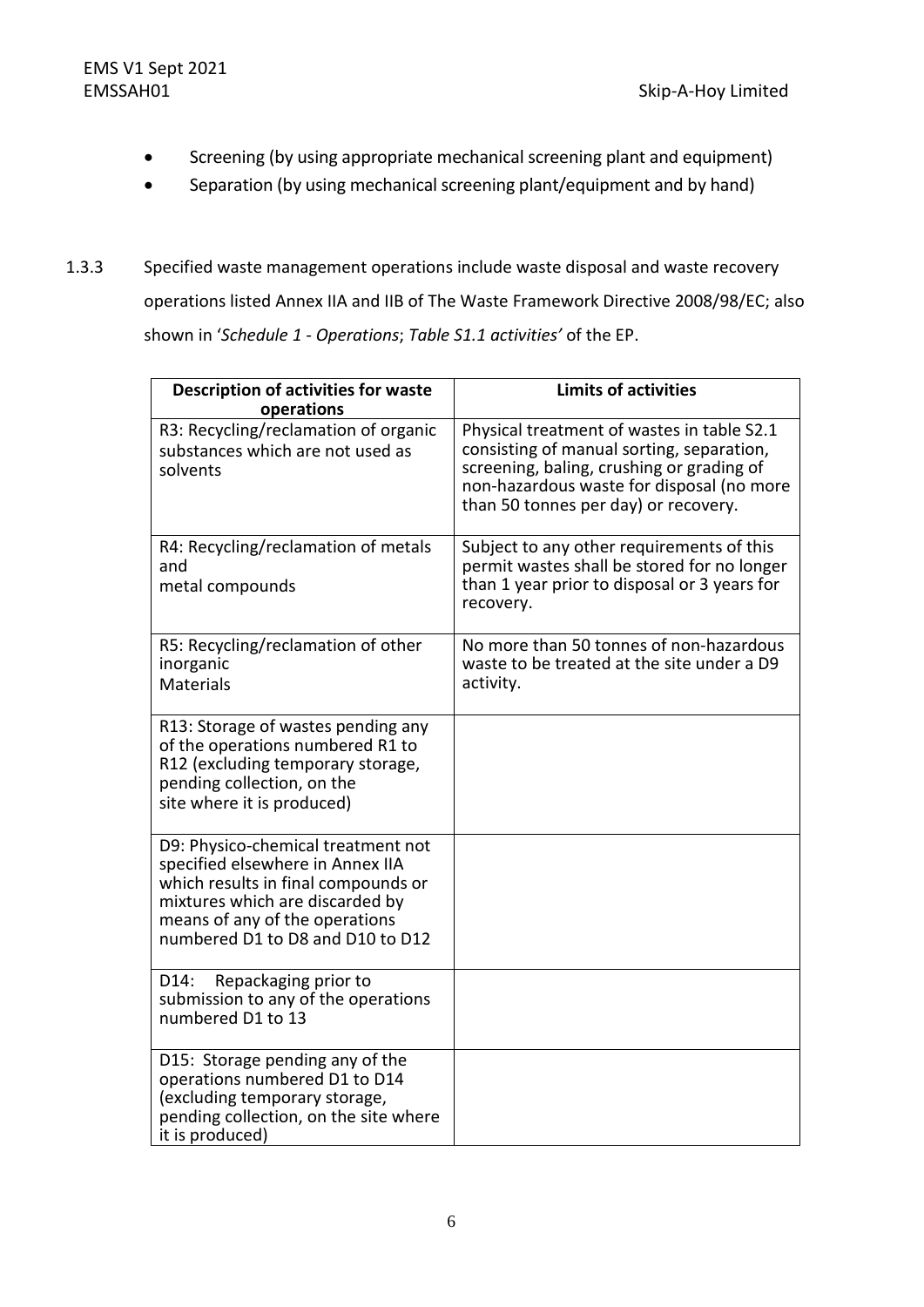EMS V1 Sept 2021

#### **1.4 Hours of operation**

1.4.1 The site will be open during the following hours for the delivery and receipt of waste on site; including depositing, sorting, moving, storing and removing waste:

Monday to Friday 07:00 -17.00 Saturday 07:00 -14:00

1.4.2 During times where the site is closed or not in operation, the site will be locked and secured to prevent unauthorised vehicular or pedestrian access.

#### **1.5 Staffing and management**

#### 1.5.1 Table 1.2 - Staffing Levels

| <b>Position</b> | <b>Employees</b> | <b>Responsibilities</b>                                                                       |
|-----------------|------------------|-----------------------------------------------------------------------------------------------|
| Site management |                  | Overseeing and coordinating all activities which take<br>place at the site and administration |
| Plant operator  |                  | Operating loading plant / sorting waste                                                       |
| Lorry drivers   | 2                | Collect/deliver skips                                                                         |
| Total           |                  | Total number of employees on site at any one time.                                            |

#### **1.6 Health and safety**

1.6.1 All operations on site will be carried out in accordance with the relevant requirements of the Health and Safety at Work Act 1974.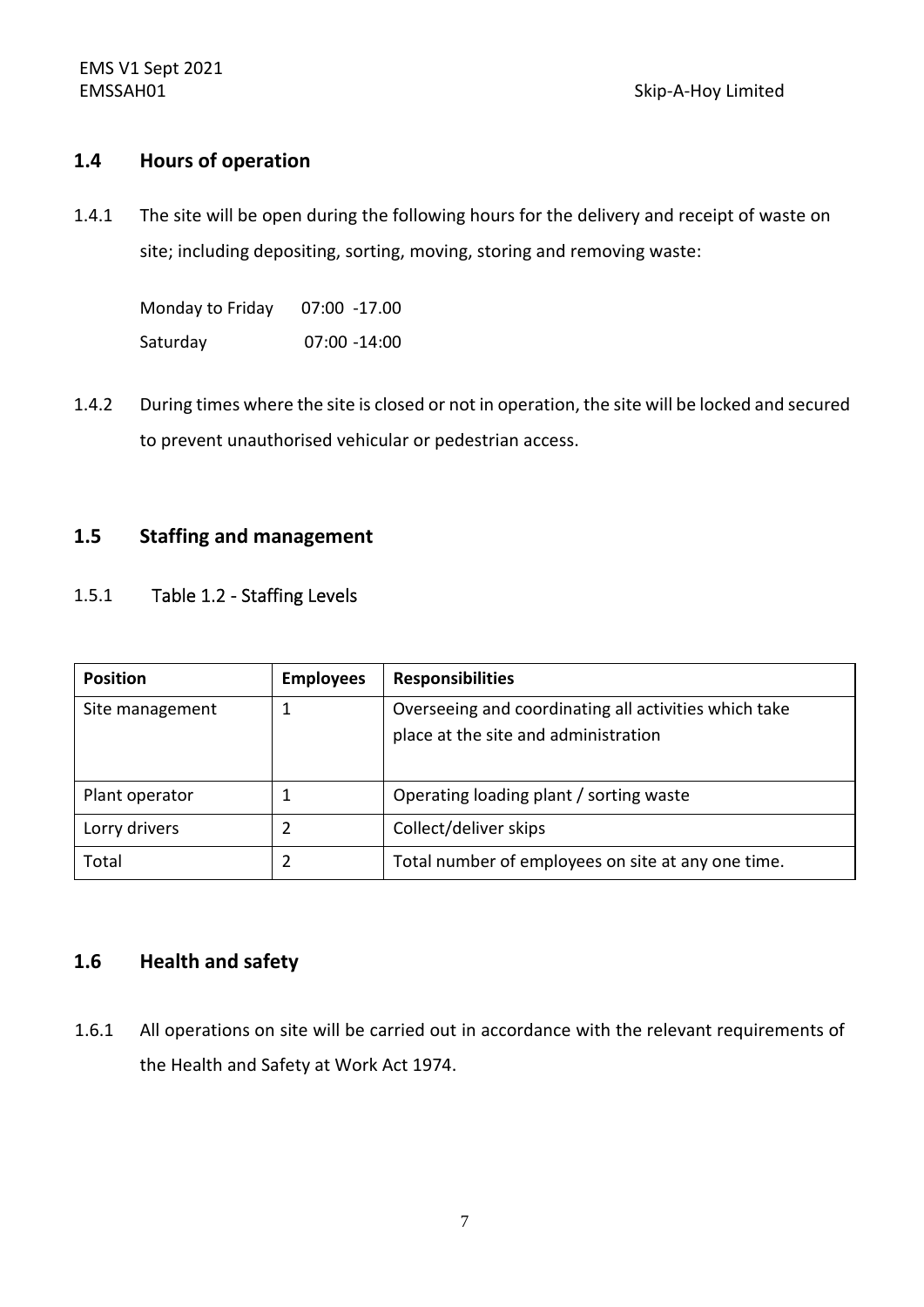#### **1.7 Fit and proper persons**

- 1.7.1 The site's Technically Competent Manager (TCM) will provide the required attendance time at the facility as required by guidance periodically issued by the EA. A copy of TCM's Certificate of Technical Competence (COTC) will always be made available in the site office.
- 1.7.2 The company, through the TCM, will ensure that a nominated deputy is sufficiently trained and familiar with the EP and this EMS document in addition to all relevant company procedures who, in the absence of the TCM, will act the competent person. If either the TCM or deputy is changed, the EA will be informed of the change and the relevant details of the replacement as soon as possible.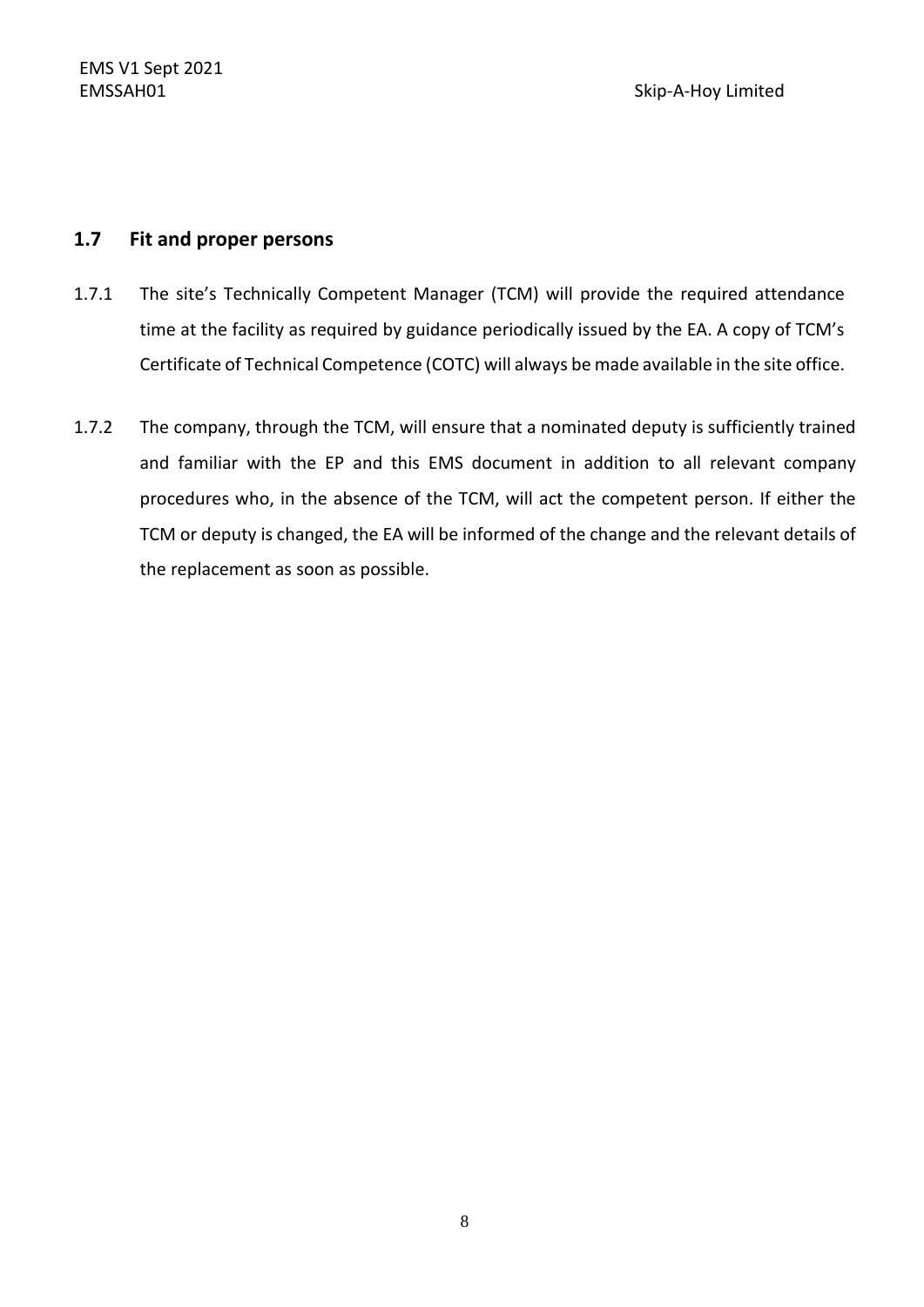## 2 Site Engineering and Infrastructure

#### **2.1 Site description**

2.1.1 The general location of the operational, treatment and storage areas above are shown on Drawing No. SAHSP01.

#### **2.2 Site office**

- 2.2.1 The site office is located to the rear of the site as shown on Drawing SAHSP01. The documents listed below will be retained in the site office.
	- The Environmental Permit (original & any subsequent variations)
	- This Environmental Management System (EA agreed document)
	- Fire Prevention Plan
	- Current site diary (to record all inspections/visitors to the site)
	- Environment Agency (EA) inspection (CAR) forms
	- In-house inspection sheets/recording forms
	- Duty of care transfer notes (for 2 years minimum)
	- Hazardous waste consignment notes (rejected waste, etc., kept for 3 years)
	- Accident book & 1st aid kit

#### **2.3 Weighing and categorising loads**

2.3.1 The site has a weighbridge for accurate weighing of loads to and from the site. During instances where the weighbridge is out of action, the weight of each load, into and out of the site will also be estimated using the standard EA/WRAP agreed volume-to-weight conversion factors.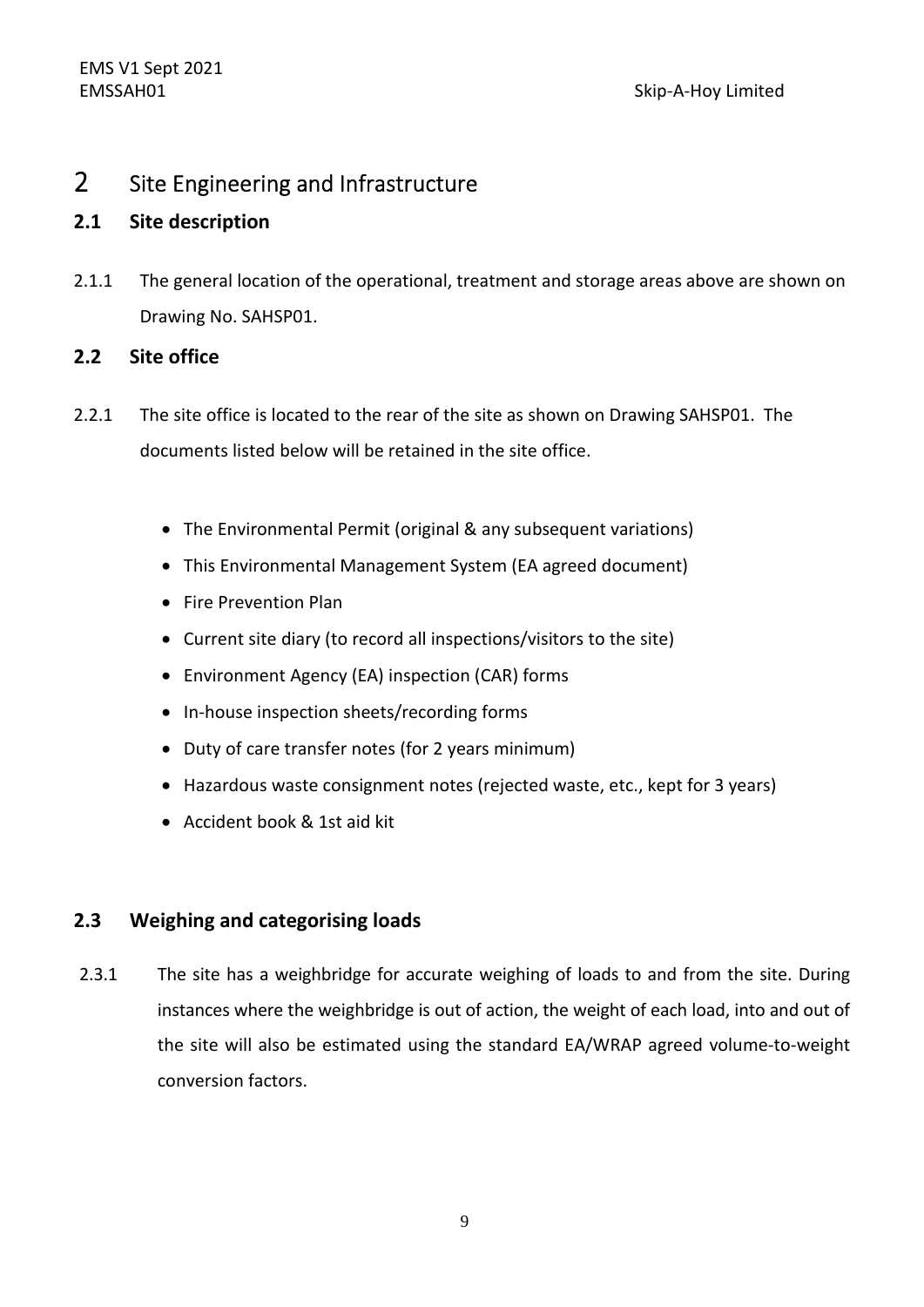EMS V1 Sept 2021

#### **2.4 Notice board and signs**

- 2.4.1 A notice board is erected at the site entrance and displays the following information:
	- The site name and address.
	- The name of the permit holder and operator.
	- The Environmental Permit number and accompanying statement stating that the site is permitted by the Environment Agency.
	- Environment Agency contact details, Emergency No. 0800 80 70 60 and
	- General Enquires No. 03708 506 506.
	- Operator's "out of hours" emergency contact details (telephone number).
	- Operating hours.

2.4.2 Additional signs are displayed around the site for operational / health & safety purposes. All staff and visitors will be required to comply with the requirements of all signs whilst on site.

#### **2.5 Site security**

2.5.1 The boundary of the site is protected from unauthorised access by members of the public for security. The site's boundary measurements are shown on Drawing No. SAHSP01. The site access doors are lockable to prevent unauthorised vehicular or pedestrian access outof-hours.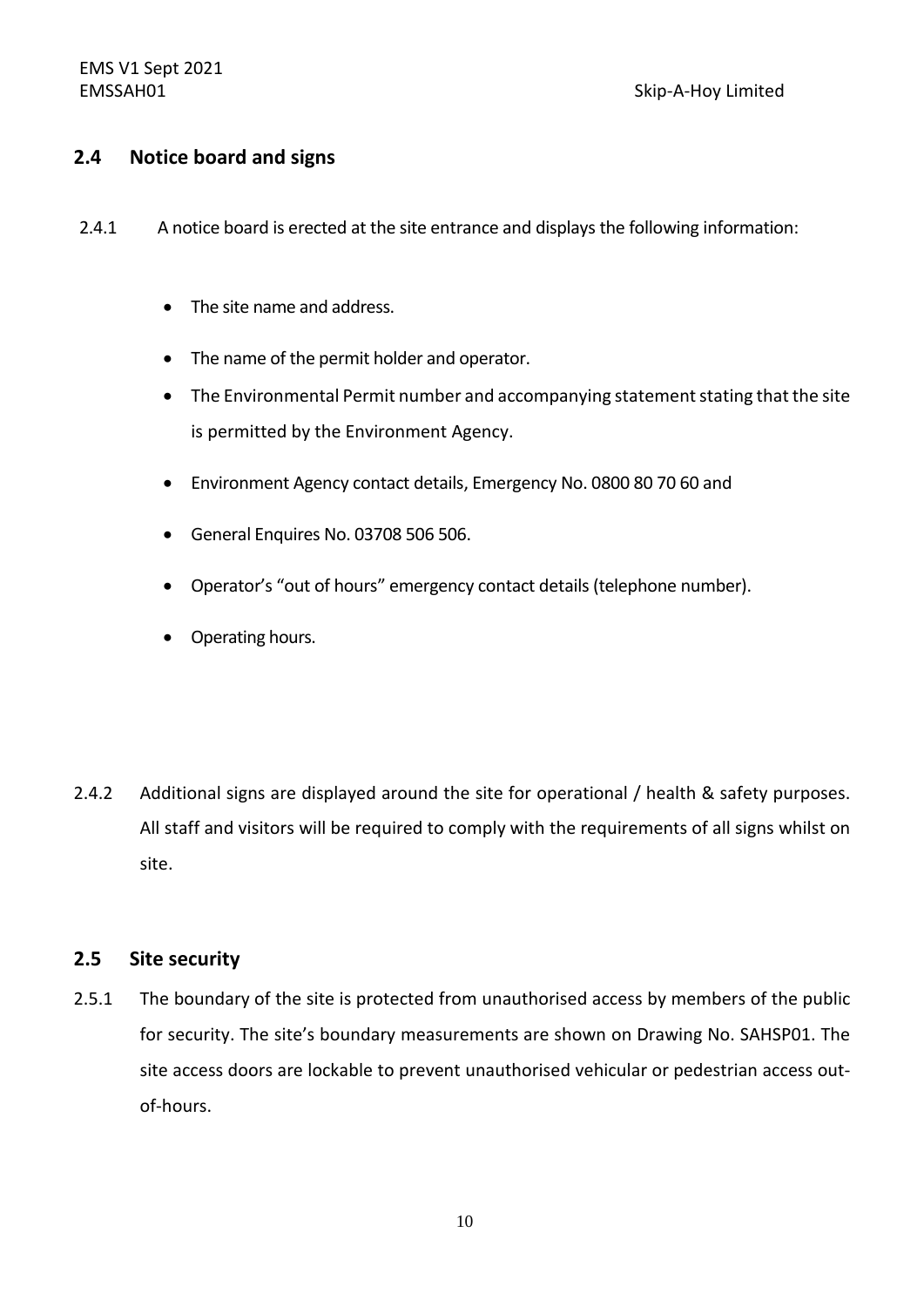- 2.5.2 The site has 24-hour CCTV system which is remotely accessible by both Directors. The footage can be viewed in real time and a decision made as to what further action to take i.e. visit the site or call the Police, EA or Fire and Rescue Service (FRS). The Industrial Estate itself also has 24 hour security with CCTV and Security Guards that patrol the Estate continuously who will contact the site Management if the need arises.
- 2.5.3 The site security measures will be inspected on a daily basis and any defects which impair the effectiveness of the security will be repaired by the end of the working day. If this is not possible, temporary measures will be put in place to ensure no unauthorised access to the site can be gained until the proper repairs can be carried out as soon as practicably possible. These inspections, issues and out comes will be recorded in the site Diary.
- 2.5.4 If unauthorised access becomes apparent as a problem at the site the security measures will be reviewed and improvements implemented.

#### **2.6 Fuel storage**

2.6.1 There will be no fuel stored on site. The grab machine will be refueled using a drum as and when necessary.

#### **2.7 Rejected Waste**

2.7.1 Any waste which is rejected will be stored in a quarantine skip. The location of this skip may vary dependent on operating conditions The skip will be either moved at point of use or the waste will be taken to the quarantine skip. Rejected waste will be recorded in the site diary and a Waste Rejection Form completed. The customer will be contacted regarding the rejected waste.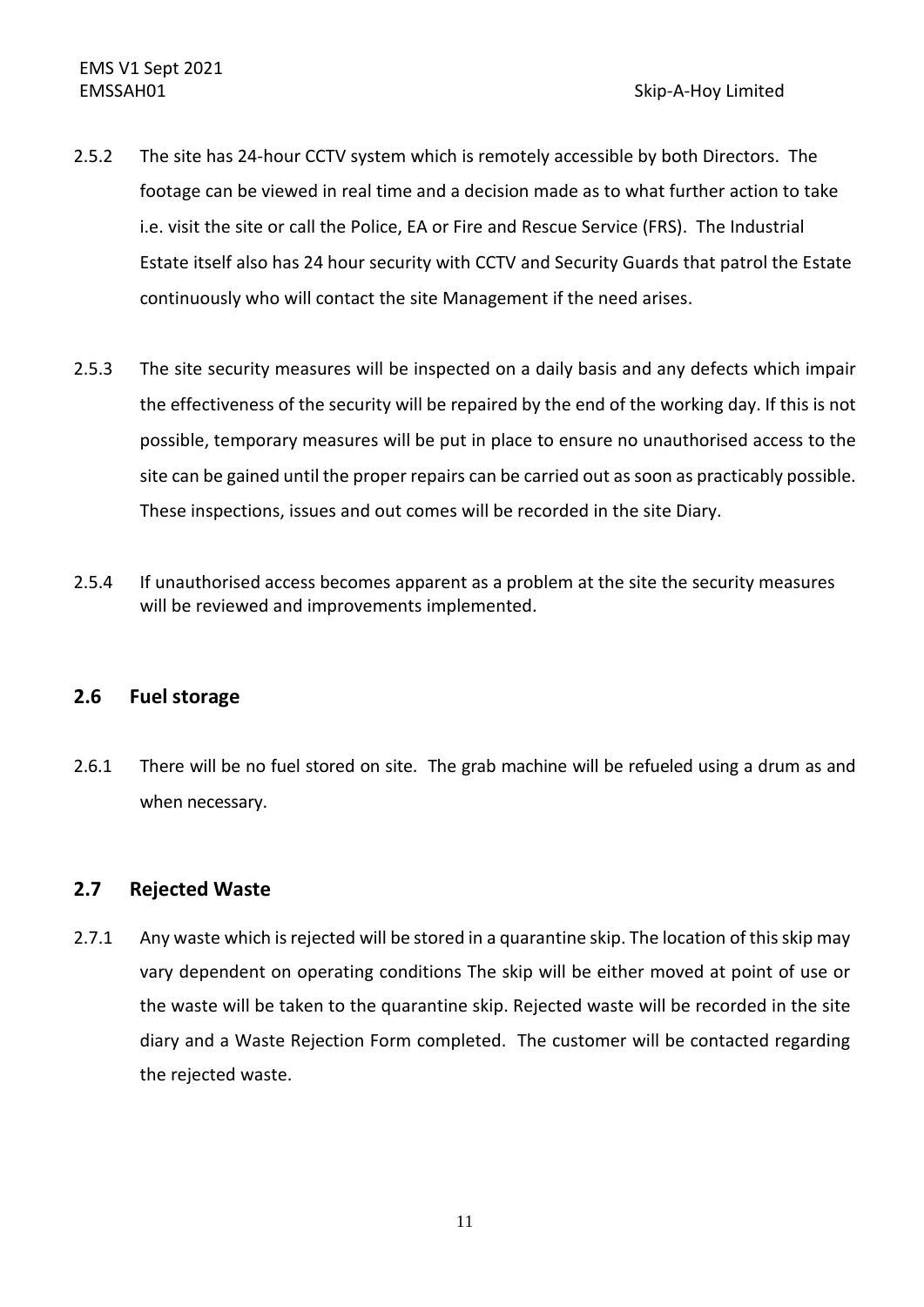#### **2.8 Drainage checks and contingencies**

- 2.8.1 The site is surfaced with impermeable concrete and drains to a surface water gulley which in turn drains to a tank within the building which has a stop valve. There will be no runoff from the waste into the surface water drain. This tank is used to harvest water for the misters. These misters omit a fine mist which will be soaked up by the waste. As shown on Drawing No. SAHSP01.
- 2.8.2 Daily (and weekly) checks throughout the day will take place by trained staff using inspection forms (see Appendix 2) which will check for the following as a minimum:
- Surface water pooling due to a blocked drain (daily)
- Surfacing cracks in concrete (daily)
- Build up of litter
- Security fence/gate/arrangements.

#### **2.9 Vehicles, plant and equipment**

2.9.1 Waste will be handled using the plant listed in Table 2.1 below. Only trained operators will be permitted to drive/operate the plant listed below. The EA will be notified of any changes.

| Item               | <b>Number</b> | <b>Function</b>                    |
|--------------------|---------------|------------------------------------|
| Weighbridge        |               | Determine load weights in/out      |
| <b>Telehandler</b> |               | Loading/unloading/movement/sorting |
| Trommel            |               | Screening                          |

#### **Table 2.1 - Plant & Equipment**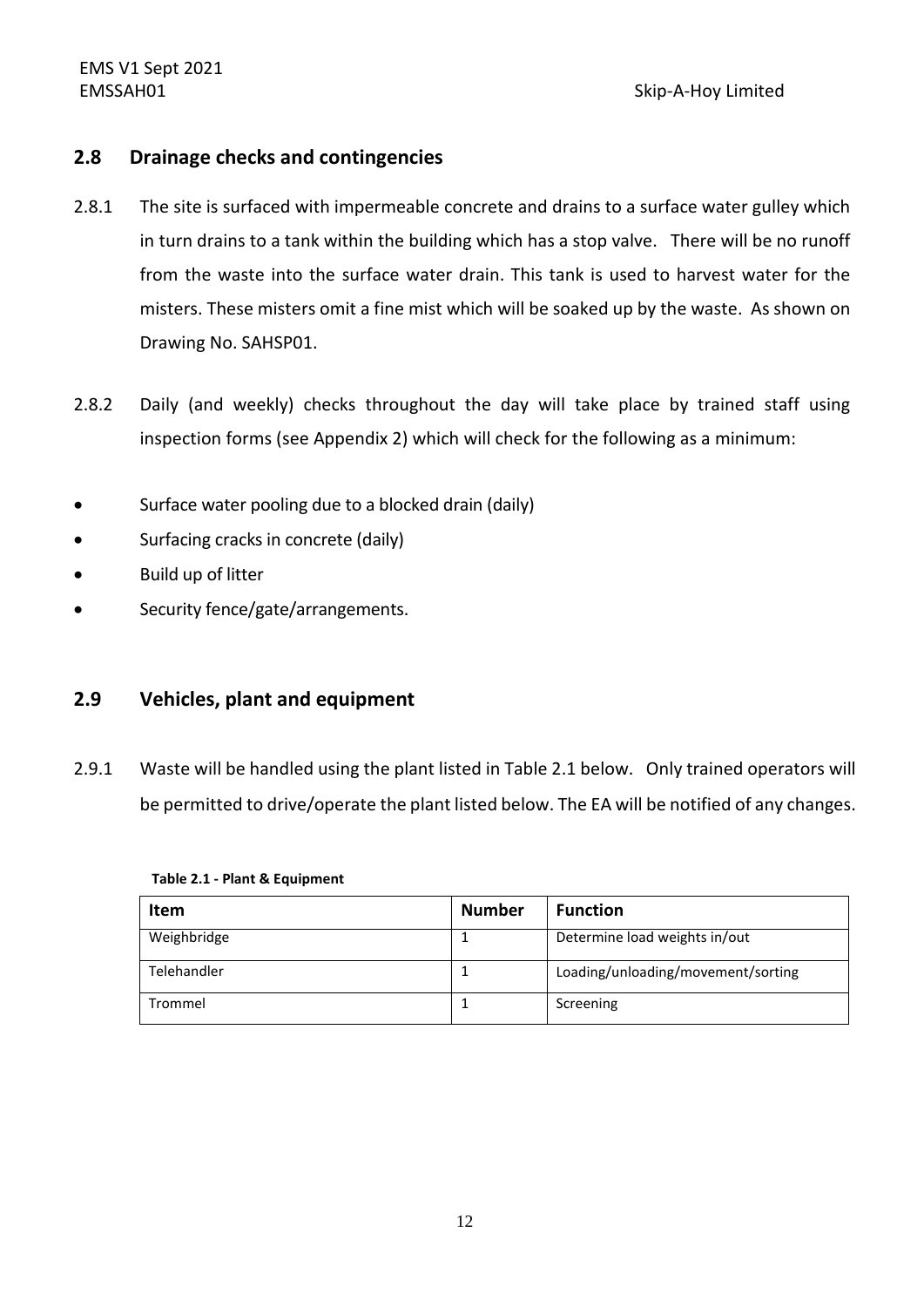2.9.2 The site has a Planned Preventative Maintenance Programme to ensure all machinery and components continue to remain effective. There is a programme of routine maintenance for each item of plant and machinery in accordance with manufacturers specifications, as well as the processing equipment in order to prevent breakdown and faults which may pose a fire risk.

A Planned Preventative Maintenance schedule and Maintenance Contract will be in place to ensure that electrical equipment is fit for purpose and to minimise the risk of ignition sources. All faults needing corrective action will be reported to the Site Manager to be implemented. For contingency, Skip-A-Hoy Limited recognises that if needed, to ensure a continued material throughput, machinery will be hired from specialists in the event of a significant plant breakdown occurs. This is to ensure continued effective operations and prevent excessive storage of materials which are likely to give rise to the exceeding permit conditions.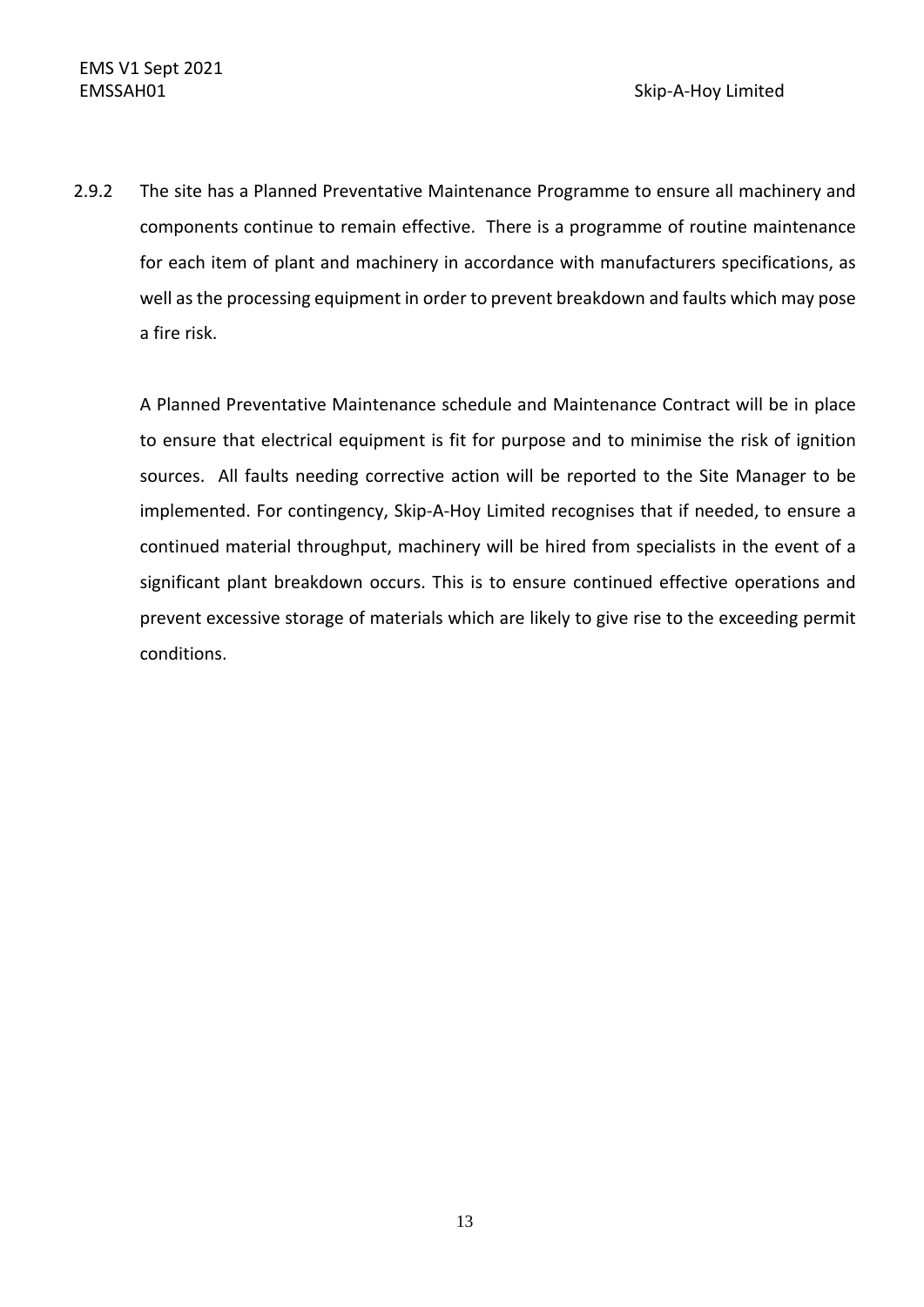#### 3. Site Operations

#### **3.1 Preliminary procedures**

- 3.1.1 Guidance will be given by the site operator to all employees, sub-contractors and customers regarding the waste types which are acceptable at the site (i.e. a copy of the relevant authorisations for the site such as the EP). All waste material is brought to site by the company skips. No third parties tip at the site.
- 3.1.2 The procedures below would be followed prior to the receipt of waste on site.

When a driver employed by the permit holder arrives at the waste producers' premises, he/she will inspect the load for conformity with relevant regulations and safety procedures.

- a) If the load is satisfactory the driver will sign the relevant paperwork (Duty of Care transfer note/delivery ticket) and accept the waste.
- b) If the waste does not meet the description stated on the controlled waste transfer note the customer is advised to check the note and give a more detailed description of the waste or confirm the current description.
- c) If the more detailed description of the waste reveals that the waste is not permitted at the site then the customer is advised that the waste must be taken to another site which is appropriately permitted to accept the waste(s). If further instructions are needed the driver may also report back to the site Manager.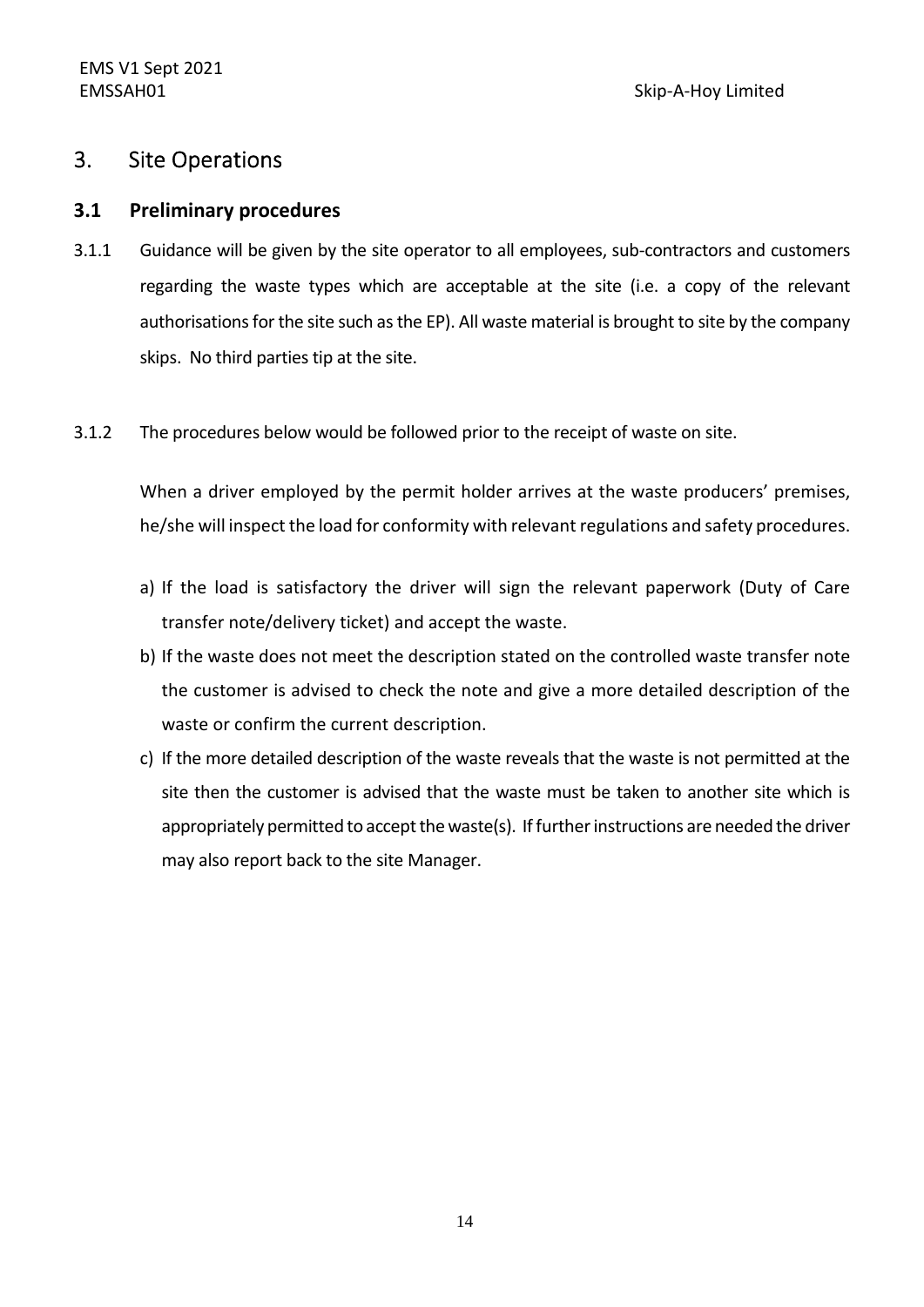#### **3.2 Waste Acceptance Procedure**

3.2.1 All loads are checked at the time of collection for compliance with the permitted wastes in the EP. If non-compliant waste is discovered, the load will not be accepted, and the client will be advised to remove the non-permitted waste, they will also be advised of an alternative disposal route if possible.

If the waste appears to be acceptable the skip is brought back to the site and weighed on the weighbridge prior to tipping. The details of the load will be recorded and the duty of care note/company documentation will be further checked by the operator to ensure that the load is acceptable at the site. The vehicle will then proceed to the relevant tipping area shown on Drawing No. SAHSP01.

- 3.2.2 The nature of bulk loads makes full inspection difficult until the load is deposited. Once a load has been tipped a further visual inspection of the contents will be carried out to ensure that the material complies with the EP.
- 3.2.3 If the load is unacceptable following deposit, it will be reloaded and removed from the site or quarantined and removed as soon as practicably possible.

#### **3.3 General household, commercial and industrial waste procedure**

- 3.3.1 Once a load has been accepted by the operator the contents of the skips are discharged into Bay 1 (Incoming waste bay) shown on the site drawing SAHSP01 in accordance with the following procedures:
	- a) All mixed loads will be deposited in the mixed waste reception area (Bay 1) and crudely sorted by hand into recyclable materials such as paper/ cardboard, wood/timber, metals, are transferred into the appropriate recycling skips.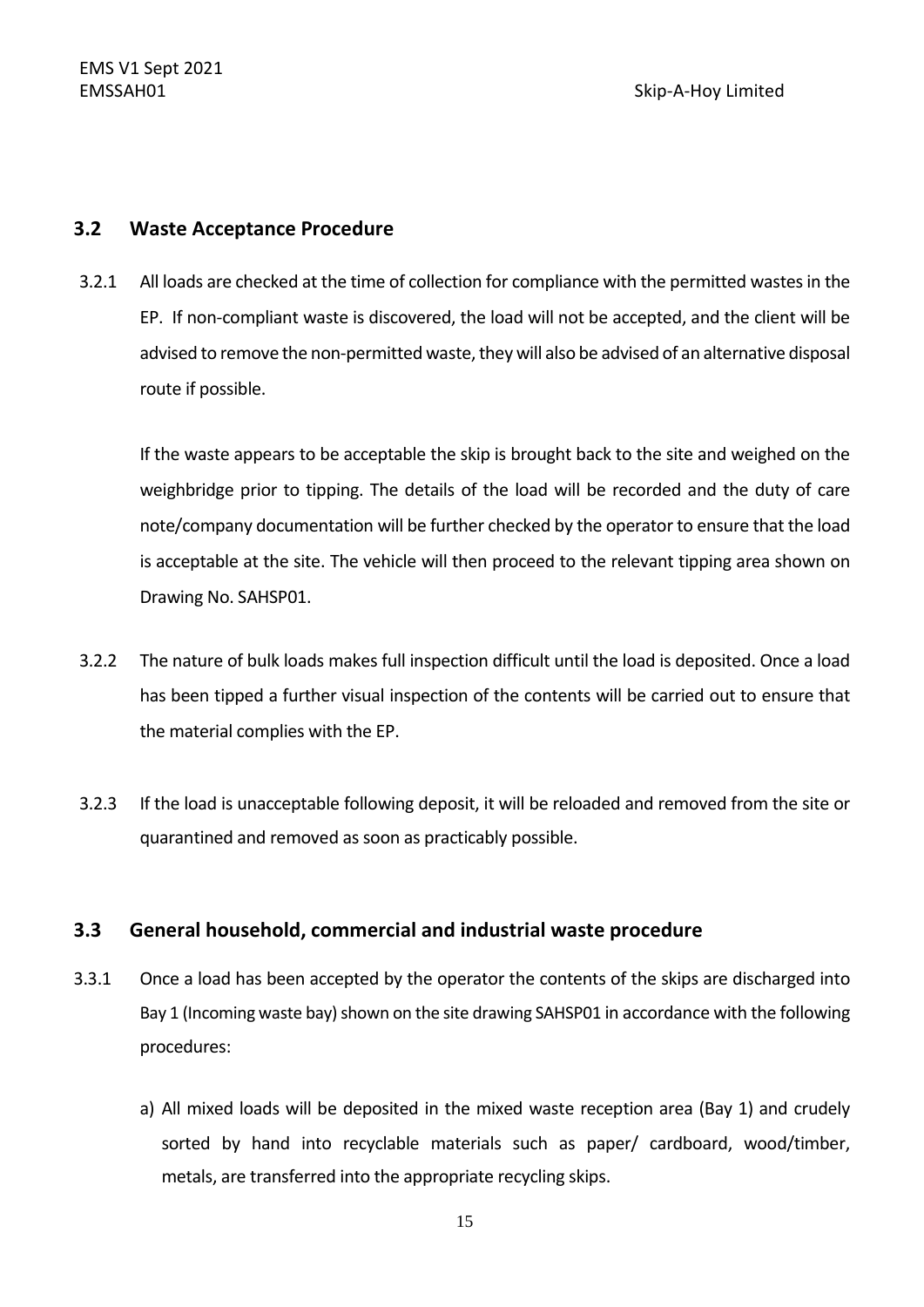- b) Loads which are delivered to the site and known to contain predominantly inert waste are directed to Bay 4 for storage.
- c) The pre-sorted material is then transferred and loaded into the hopper using the 360° grab for mechanical sorting.
- d) The waste then transfers directly into a trommel where fines are separated by size they drop beneath the trommel and are deposited and stored in Bay 2.
- e) The remaining material is then deposited and stored in Bay 3.
- f) The remaining waste will then consist of non-recyclable waste which will be taken a suitably authorised site for disposal.
- g) The recyclable sorted wastes will be stored in 8 yard skips (paper, wood and metal), once full these will be transferred to an appropriate recycling / recovery facility.

#### **3.4 Waste Storage, Types and Quantities**

The locations of the operational and storage areas are shown on Drawing No. SAHSP01. The nature of operations at waste facilities means that certain operational areas may change depending on processing requirements.

The waste types handled on site will consist of household, construction and industrial nonhazardous waste as defined in the Controlled Waste (England and Wales) Regulations 2012 and Section 75 of the Environmental Protection Act 1990.

A detailed breakdown of the waste types allowed for acceptance at the site will be shown in the EP. It is proposed the skip sizes for hire will consist of 2, 4, 6, 8, 10, 12, 16, 20 and 4 x 35yd bins 2 x 20yd bins, the majority of these will be stored at another site.

The site can accept 75,000 tonnes of waste into the site per annum. The table overleaf details a summary of the main wastes types which will be accepted and stored at the site including proposed storage quantities in  $m^3$ .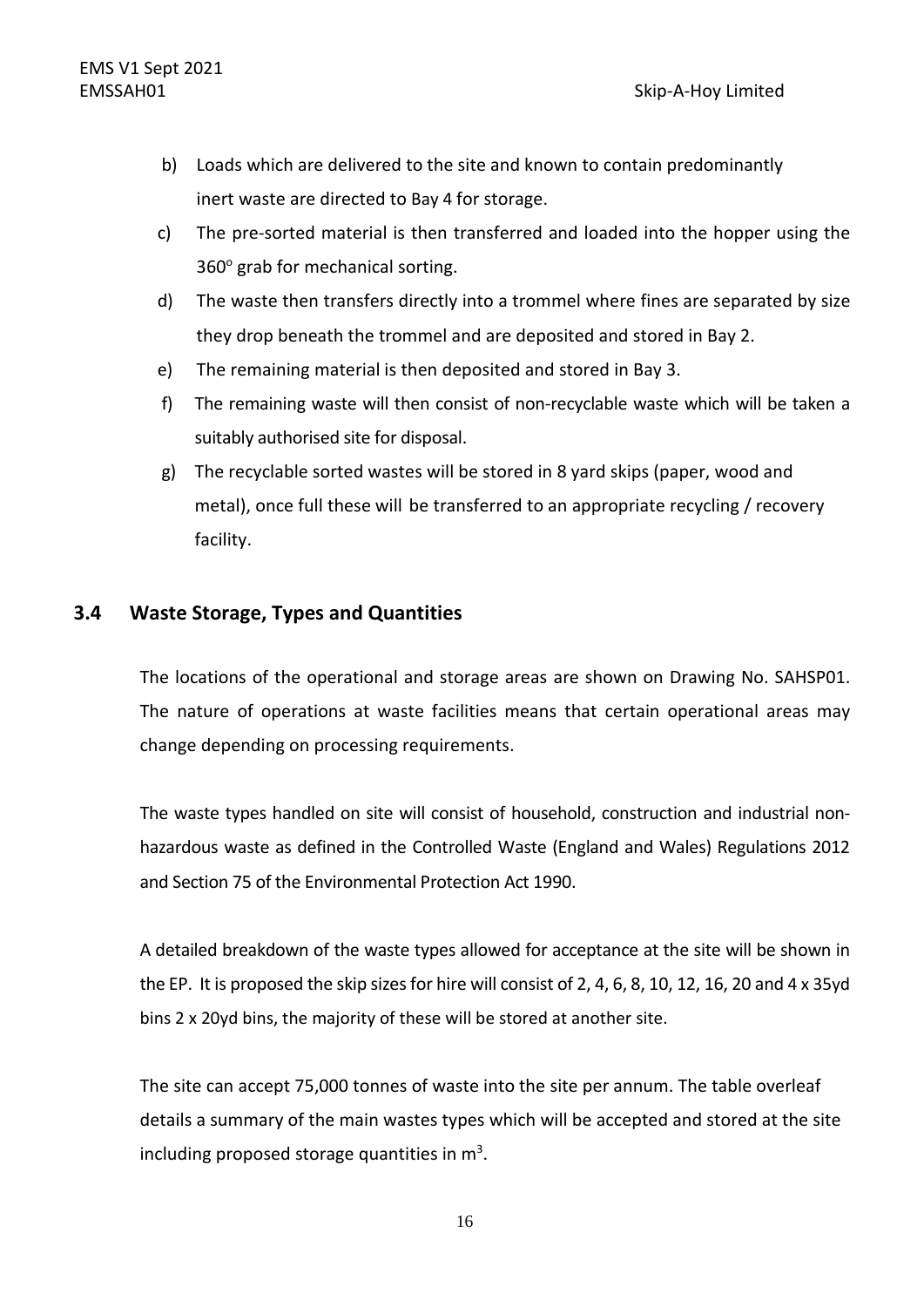EMS V1 Sept 2021

17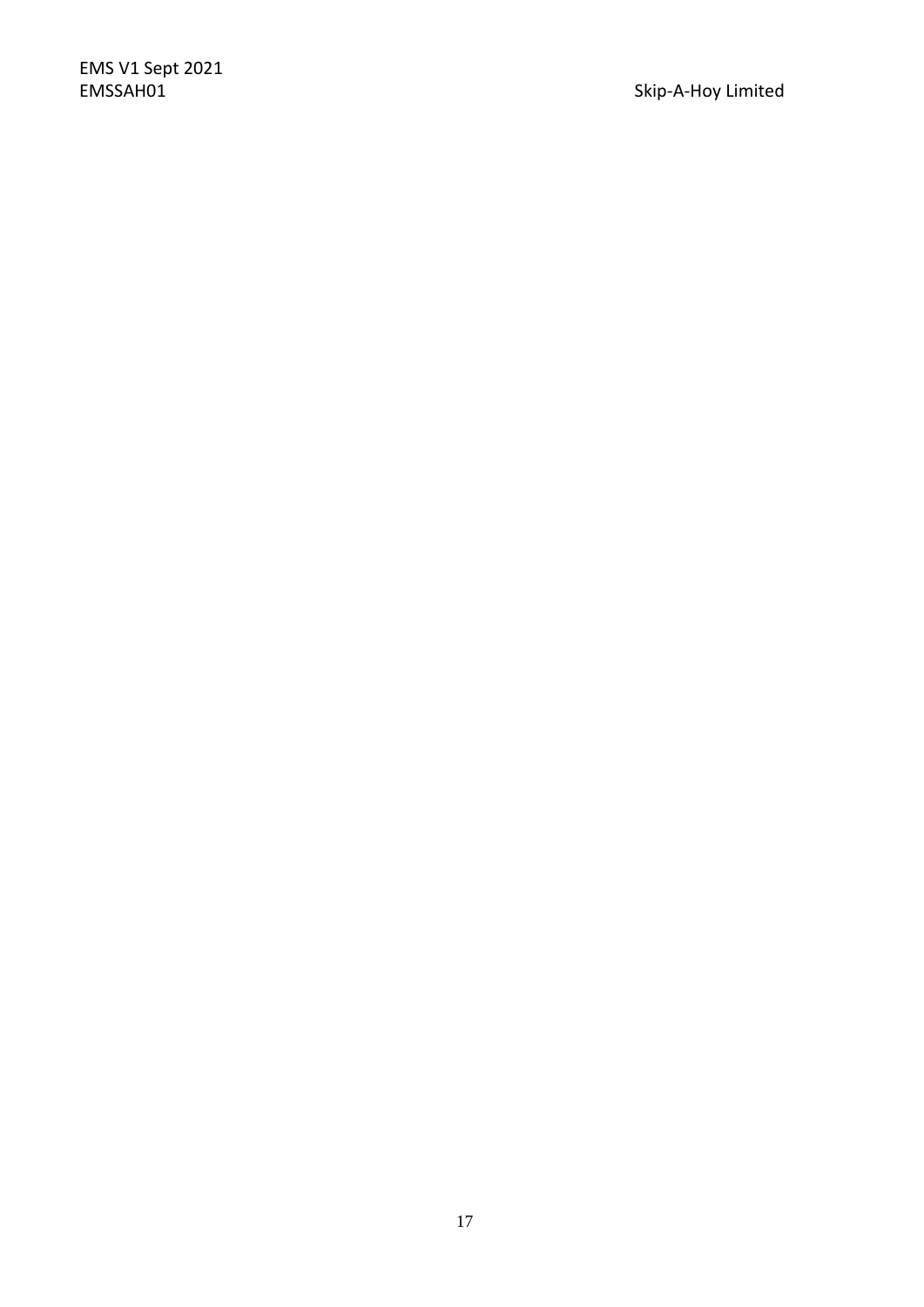| Plan<br><b>Ref</b>    | <b>Brief</b><br><b>Description</b> | <b>Max</b><br>Length<br>(m) | <b>Max</b><br><b>Height</b><br>(m) | <b>Max</b><br>Width<br>(m) | <b>Allowed</b><br><b>Storage</b><br>m <sup>3</sup> | <b>Block</b><br>Dimension<br>m <sup>3</sup> | <b>Actual</b><br><b>Storage</b><br>m <sup>3</sup> | <b>Max</b><br><b>Duration of</b><br>storage |
|-----------------------|------------------------------------|-----------------------------|------------------------------------|----------------------------|----------------------------------------------------|---------------------------------------------|---------------------------------------------------|---------------------------------------------|
| BAY <sub>1</sub>      | <b>INCOMING</b><br><b>WASTE</b>    | 10                          | $\overline{4}$                     | $\overline{7}$             | $<$ 450                                            | 280                                         | 190                                               | 1 to 3 DAYS                                 |
| BAY <sub>2</sub>      | <b>TROMMEL</b><br><b>FINES</b>     | 6                           | $\overline{2}$                     | $\overline{2}$             | $<$ 450                                            | 24                                          | 16                                                | 1 to 3 DAYS                                 |
| BAY 3                 | <b>RESIDUAL</b><br><b>WASTE</b>    | 6                           | $\overline{4}$                     | 6                          | $<$ 450                                            | 144                                         | 100                                               | 1 to 3 DAYS                                 |
| BAY <sub>4</sub>      | SOIL/<br><b>HARDCORE</b>           | 3.5                         | $\overline{2}$                     | 3.5                        | $<$ 450                                            | 24                                          | 16                                                | N/A                                         |
| 8 YARD<br><b>SKIP</b> | <b>WOOD</b>                        |                             |                                    |                            | $<$ 450                                            | 16                                          | 6                                                 | 1-2 WEEKS                                   |
| 8 YARD<br><b>SKIP</b> | <b>METAL</b>                       |                             |                                    |                            | $<$ 450                                            | 16                                          | 6                                                 | 1-2 WEEKS                                   |
| 8 YARD<br><b>SKIP</b> | <b>CARDBOARD</b>                   |                             |                                    |                            | $<$ 450                                            | 16                                          | 6                                                 | 1-2 WEEKS                                   |

#### **Table 1.2 - Waste Storage Times / Quantities Combustible Wastes**

Note actual storage volume is not based on block dimensions. Skips may be used for storing different materials depending on market conditions.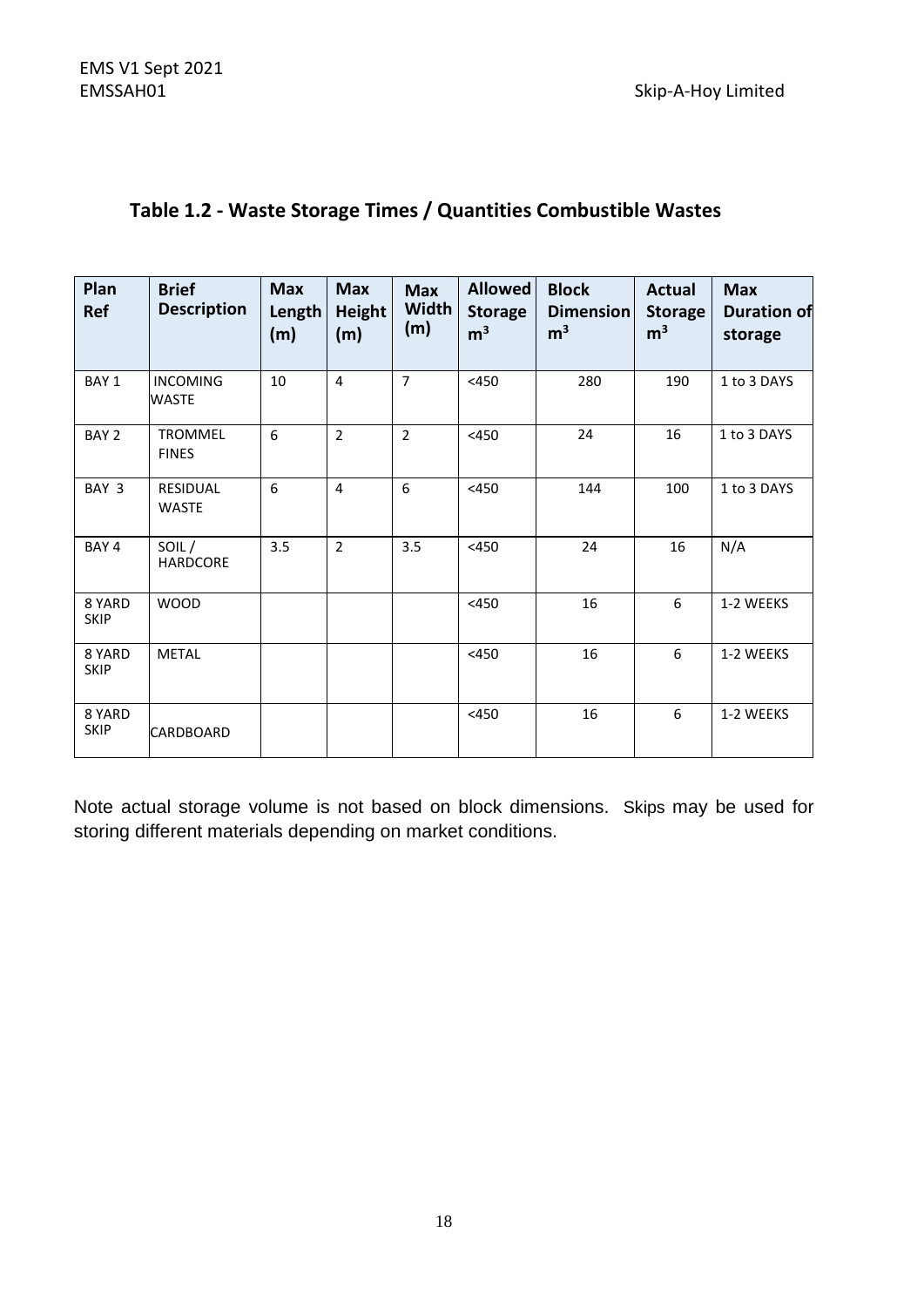#### **3.5 Record keeping**

- 3.5.1 Skip-A-Hoy Limited use detailed waste transfer notes to ensure compliance with the Waste Duty of Care Code of Practice - March 2016 (Section 34(9) of the Environmental Protection Act 1990).
- 3.5.2 The following details are recorded for every load of waste deposited and leaving the site:
	- The date and time of delivery.
	- The name and address of the waste producer.
	- Description of the waste including type, quantity and EWC codes.
	- How the waste is contained e.g. loose, container type.
	- The carrier's name and address.
	- Driver's name, signature and vehicle registration No.
	- Signature/initials of persons producing/accepting/inspecting/carrying the waste
	- Additional handling notes made by the driver after inspection of the load.
	- SIC code of the transferor.
	- Waste hierarchy declaration.

The above details will also be kept of any waste that is rejected from site.

- 3.5.3 A summary of waste types and quantities deposited at, and removed from site and origin and destination details are then forwarded to the EA, with the submission of these responses due within one month of the end of each calender quarter as below:
	- a) Quarter 1: January to March (due on or before  $30<sup>th</sup>$  April)
	- b) Quarter 2: April to June (due on or before  $31<sup>st</sup>$  July)
	- c) Quarter 3: July September (due on or before  $31<sup>st</sup>$  October)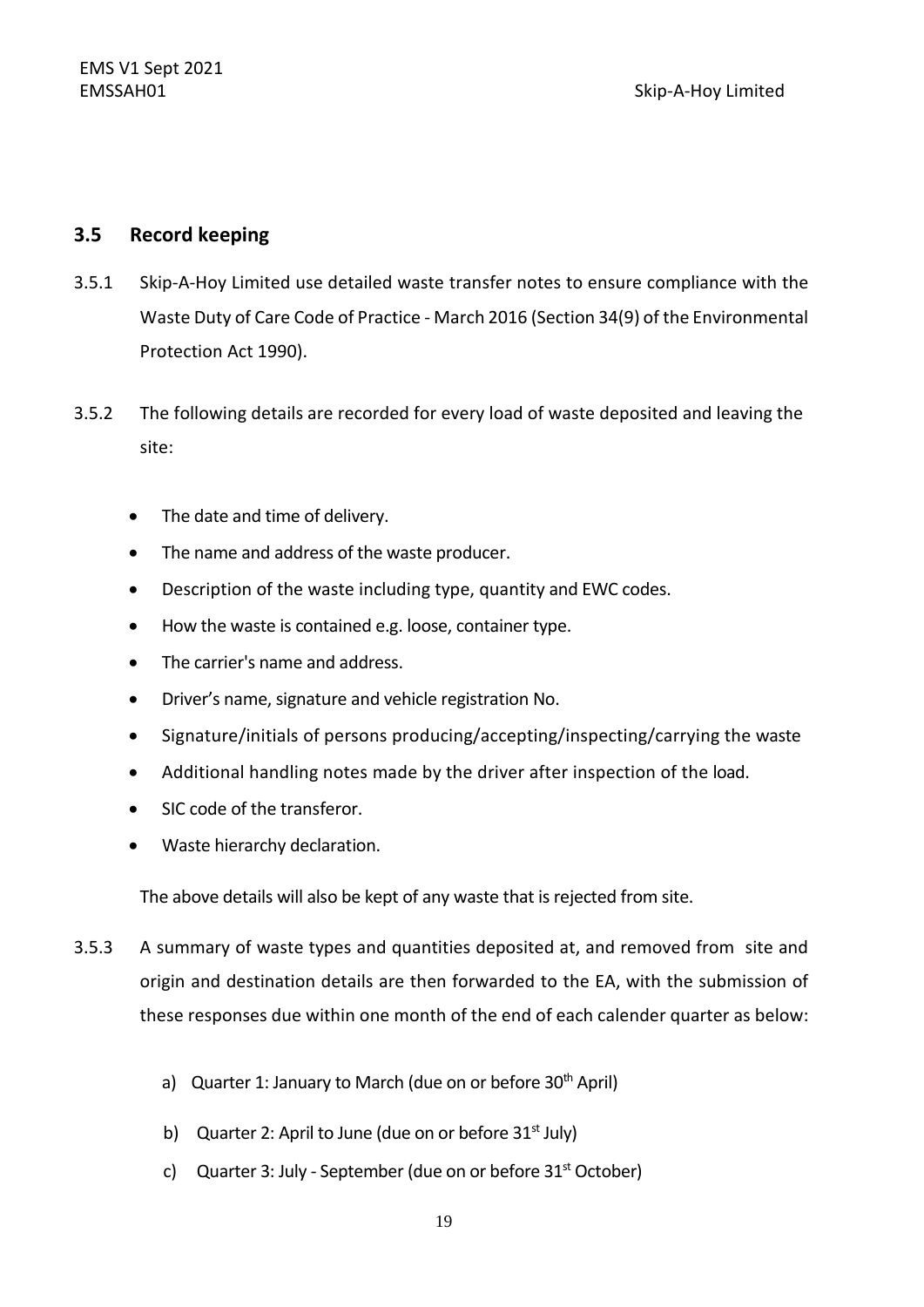- d) Quarter 4: October December (due on or before  $31<sup>st</sup>$  January of the following year)
- 3.5.4 Outcomes of inspections of waste types, transfer/treatment areas, storage areas, drainage, infrastructure etc., will be recorded on the site Checklist forms and detailed comments will be entered into the site diary (including action taken or proposed).

#### **3.6 Management techniques**

- 3.6.1 All measures necessary to achieve a high level of protection to the environment and to ensure that the site is operated in accordance with this EMS and EP conditions will be strictly adhered to.
- 3.6.2 The manner in which the facility is managed is a critical element in ensuring emissions from the site operations are minimised. Therefore, management of this facility will ensure:
	- a) staff are competent to manage and operate the facility i.e. fit and proper persons;
	- b) waste acceptance procedures are in place;
	- c) appropriate storage and handling procedures are in place;
	- d) waste/product dispatch procedures are in place;
	- e) procedures and control techniques in place to minimise potential emissions to air, land and water;
	- f) documents are in place (this EMS and FPP) to ensure standards are maintained, including incidents and complaints management procedures;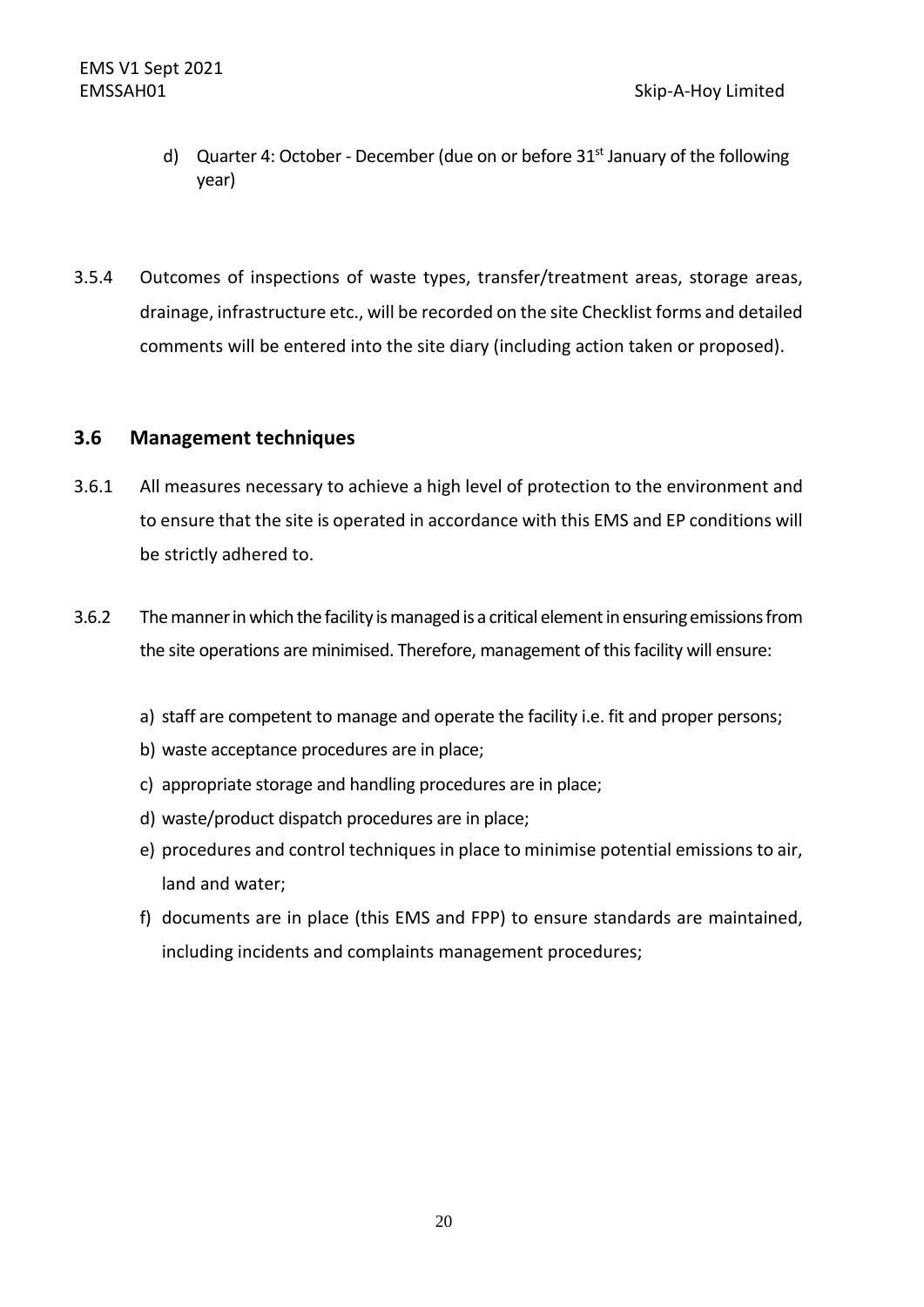## 4 Environmental Control, Monitoring and Reporting

#### **4.1 Site inspections and maintenance**

- 4.1.1 The type and inspection frequencies for maintenance/housekeeping are listed on the Checklist. The Checklist (see Appendix 2) will be completed by a person who is familiar with the requirements of the EMS and EP for the site. All details of defects, problems and repairs carried out will be recorded on the form on the day that each event occurs. Detailed comments may also be recorded in a site diary. All repairs will be carried out as soon as practically possible.
- 4.1.2 All repairs to site security will take place as soon as practically possible and the site will be made secure until the repair has been carried out. Any major defects found during the daily site inspection will be repaired as soon as practically possible.

#### **4.2 Control of mud and debris**

- 4.2.1 Vehicles will be visually inspected before exit at the weighbridge to check that loads are safe and that no mud is carried out by the vehicles. This will reduce the risk of mud/debris escaping onto the public highway. Visual inspections of the vehicle running surfaces at the site will also be carried out daily and staff will rectify the issue immediately and report any problems with mud or debris on the site roads to the site manager which will be recorded in the site diary.
- 4.2.2 The deposit of material on the access road or public highway will be treated as an emergency and will be cleared immediately by the operator using either a brush and shovel or vacuum tanker/road sweeper if necessary. Silt will not be washed into roadside drains or gullies it will be removed from the highway..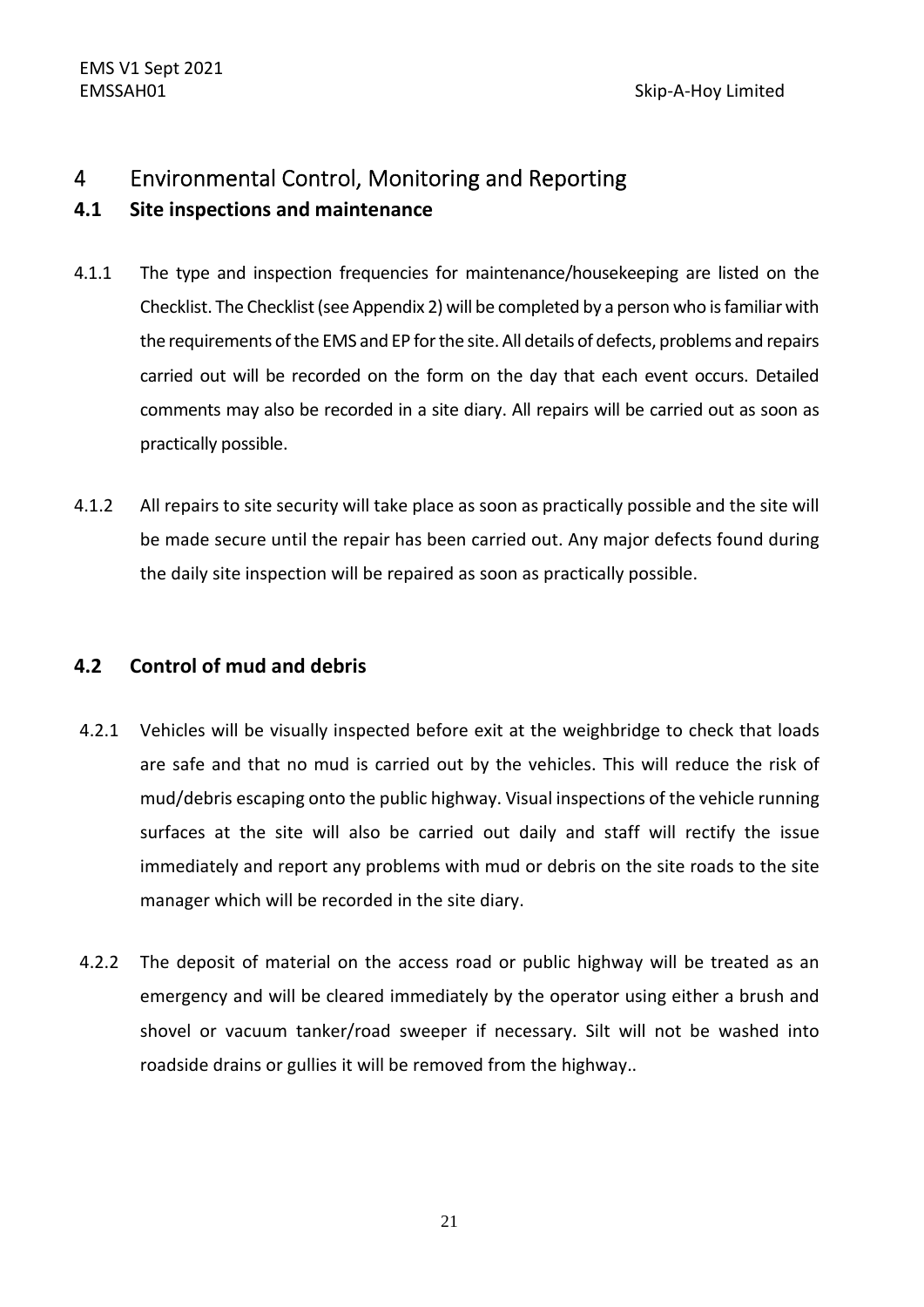#### **4.3 Control of dust**

4.3.1 See Dust Management Plan Ref SAHDEMP01.

#### **4.4 Odour control**

4.4.1 See Odour Management Plan Ref SAHOMP1.

#### **4.5 Litter control**

- 4.5.1 Given the nature of wastes accepted at the site (i.e. light wastes including paper/cardboard) there is a small risk of litter from the site so careful management is required to reduce the risk.
- 4.5.2 Daily inspections for litter will be carried out for the presence of windblown litter by the entrance / exit to the building and operatives will also check for litter that may have escaped outside of the building. Litter checks will be carried out at regular intervals during the day (morning, afternoon and before the end of the working day.

Regular checks of the areas immediately beyond the site boundary will be carried out by site operatives.

#### **4.6 Control of pests, birds and other scavengers**

- 4.6.1 As the site will be accepting household skips there is potential for the risk of pests. The site will reduce this by thorough daily inspections for the presence of pests and the results of the inspection noted in the site diary.
- 4.6.2 As rejected or wastes likely to attract pests will be stored for .NO more than 48 hours, it is unlikely that pests will become problematic. If any occurrences are noted, a pest controller will be called to site to eradicate the problem within a suitable timescale agreed with the EA.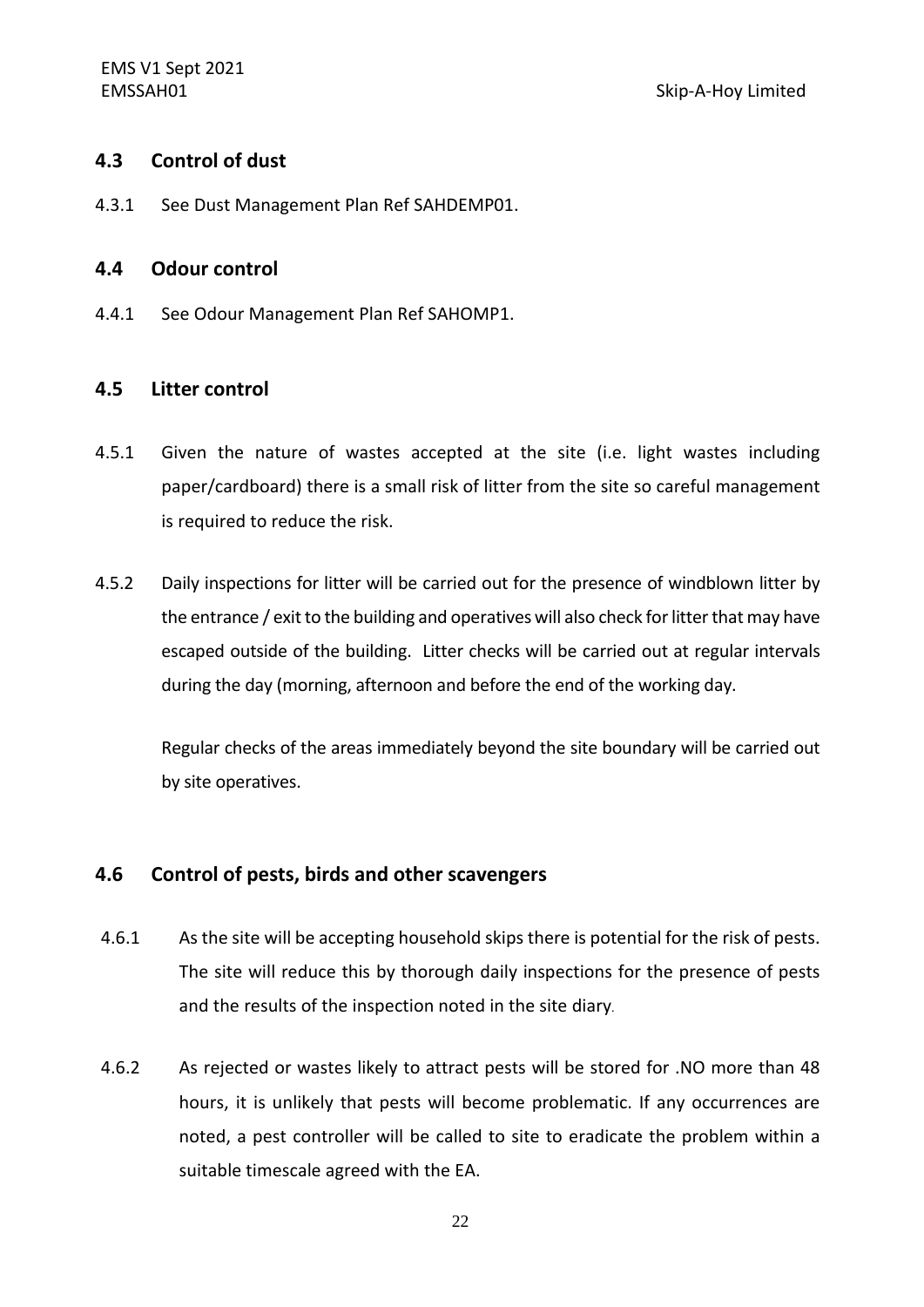#### **4.7 Control and monitoring of noise & vibration**

4.7.1 The waste operations will be carried out so as to minimise the noise from the site. The measures detailed below will ensure the noise levels at the site are managed appropriately by identifying the likely sources of noise arising from the operations on site and the actions to be followed.

Table 4.7 - Noise Management Table

| <b>Potential Noise Source</b>                                                                                                                      | Action to be taken to prevent or minimise noise                                                                                                                                                                                                                                                                                                                                                                                                                        |
|----------------------------------------------------------------------------------------------------------------------------------------------------|------------------------------------------------------------------------------------------------------------------------------------------------------------------------------------------------------------------------------------------------------------------------------------------------------------------------------------------------------------------------------------------------------------------------------------------------------------------------|
| Vehicles travelling to and<br>from the site for delivery<br>/collection of wastes<br>/products.<br>Loading/unloading of<br>waste delivery vehicles | All vehicles are required to be driven onto and off site<br>with due consideration for neighbouring premises.<br>Vehicles must be well maintained and moving parts to be<br>regularly lubricated.<br>Vehicles must be well maintained and moving parts to be<br>regularly lubricated.<br>All vehicles must be driven slowly around the site (5mph)<br>site speed limit).<br>Engines to be switched off when not in use.<br>No shaking of vehicle bodies whilst raised. |
| Operation of loading plant (i.e.<br>telehandler/360)                                                                                               | Drop heights to be kept to a minimum, particularly<br>when loading empty tipper wagon/skip/container to<br>minimise noise/vibration.<br>Vehicles must be well maintained and moving parts to be<br>regularly lubricated.<br>Engines to be switched off when not in use.<br>Plant to be well maintained and operated.<br>Moving parts to be regularly lubricated.<br>All vehicles must be driven slowly around site.                                                    |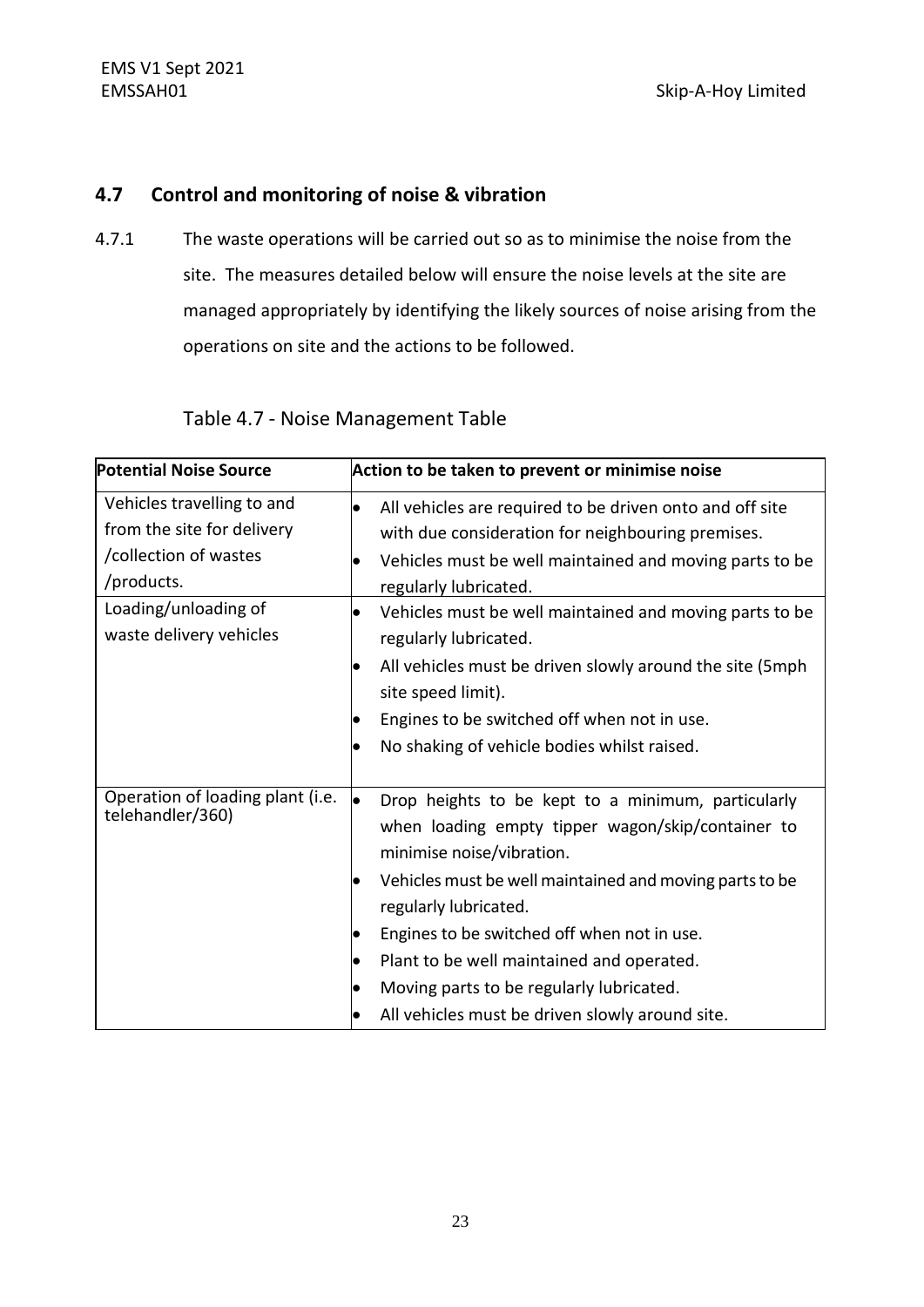#### **4.8 Complaints procedure**

4.8.1 Any third party complaints received will be recorded on the Complaints Form (Appendix 4) and will include a record of the complaint, particulars of the complainant and details of any action taken to alleviate the problem to ensure the likelihood of a future third party complaint is minimised. If an action requires a change of process or activity then all appropriate management plans will be reviewed and amended.

## 5 Emergency & Contingency Procedures

#### **5.1 General**

- 5.1.1 In addition to obligations imposed by RIDDOR '13 (Reporting of Injuries, Diseases and Dangerous Occurrences Regulations 2013) the permit holder will notify the EA of any serious injuries to employees of Skip-A-Hoy Limited and other site users or members of the public arising as a result of operations on site. Minor injuries such as cuts and grazes etc. will be recorded in the accident book on site.
- 5.1.2 For all emergency situations, the deposit of any further waste will be suspended and potentially diverted to another permitted site, where necessary to allow action to be taken safely. If necessary, staff and other users of the site will be evacuated to an area which is a safe distance away from the hazards.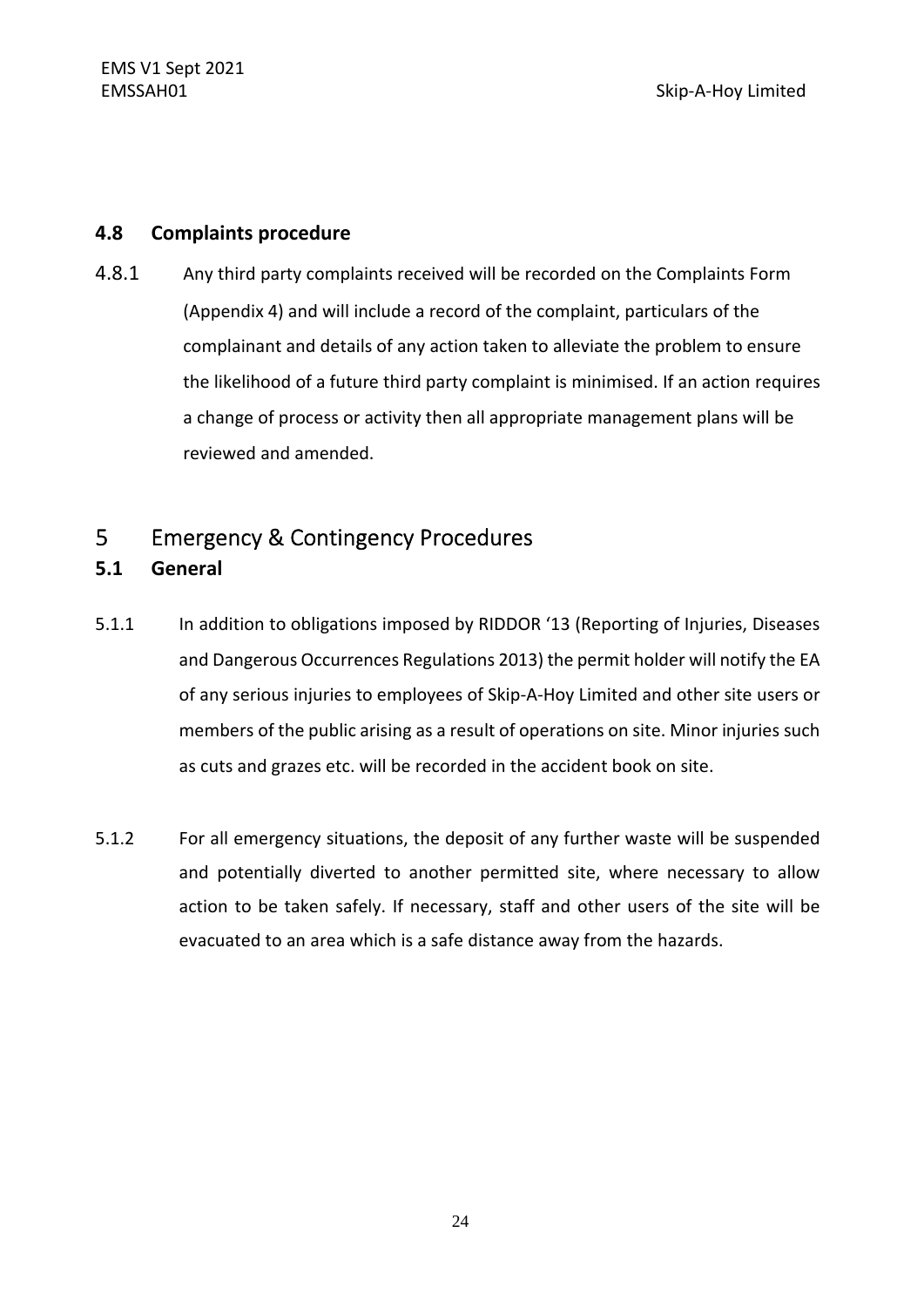#### **5.2 Fire**

- 5.2.1 The site has a Fire Prevention Plan which has been prepared to in accordance with EA guidance to meet the following three objectives :
	- minimise the likelihood of a fire happening
	- aim for a fire to be extinguished within 4 hours
	- minimise the spread of fire within the site and to neighbouring sites

## 5.2.2 For quick reference, the following actions will be taken when fire is detected or suspected (Site operatives):

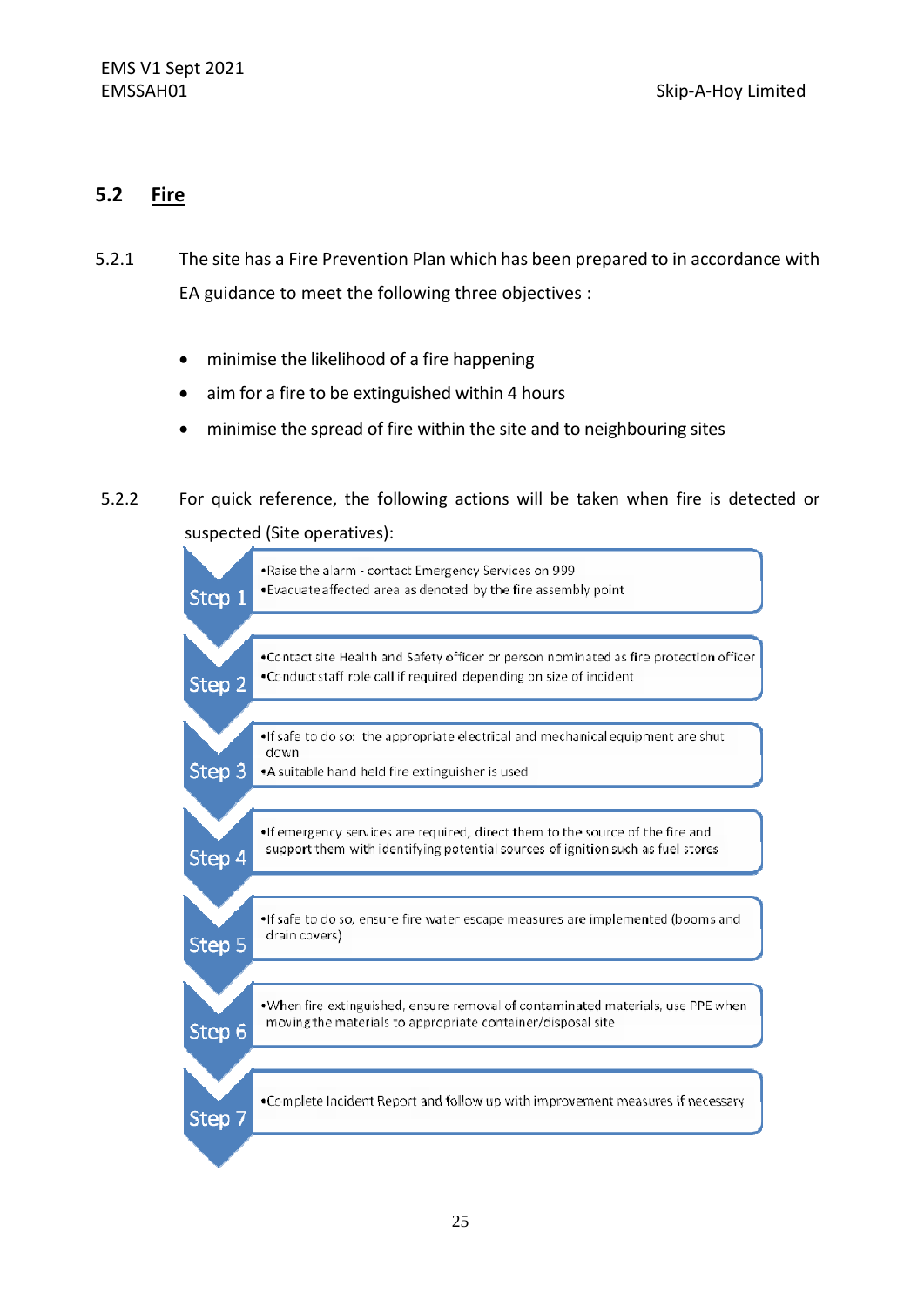#### **5.3 Breakdowns**

5.3.1 In the event of plant breakdowns, alternative plant will be sourced until the existing plant is repaired to prevent potential over stockpiling of waste. If an alternative plant cannot be used then waste will be stored securely until the plant is repaired and if necessary, waste will be diverted to an alternative permitted site. The repair will be carried out at the most convenient location with absorbents used to clear oil or fuel spillages; most likely on the concrete surface.

#### **5.4 Spillages**

5.4.1 Fuel which may be stored on site will be contained within a bunded receptacle/container to contain any primary leaks. If any oil and vehicle maintenance chemicals are kept on site, they will be stored securely. In the event of a spillage a spill containment kit (absorbent pads, booms or granules) will be used to prevent further spillage and the contaminated absorbents placed in a skip for disposal to a suitably permitted facility.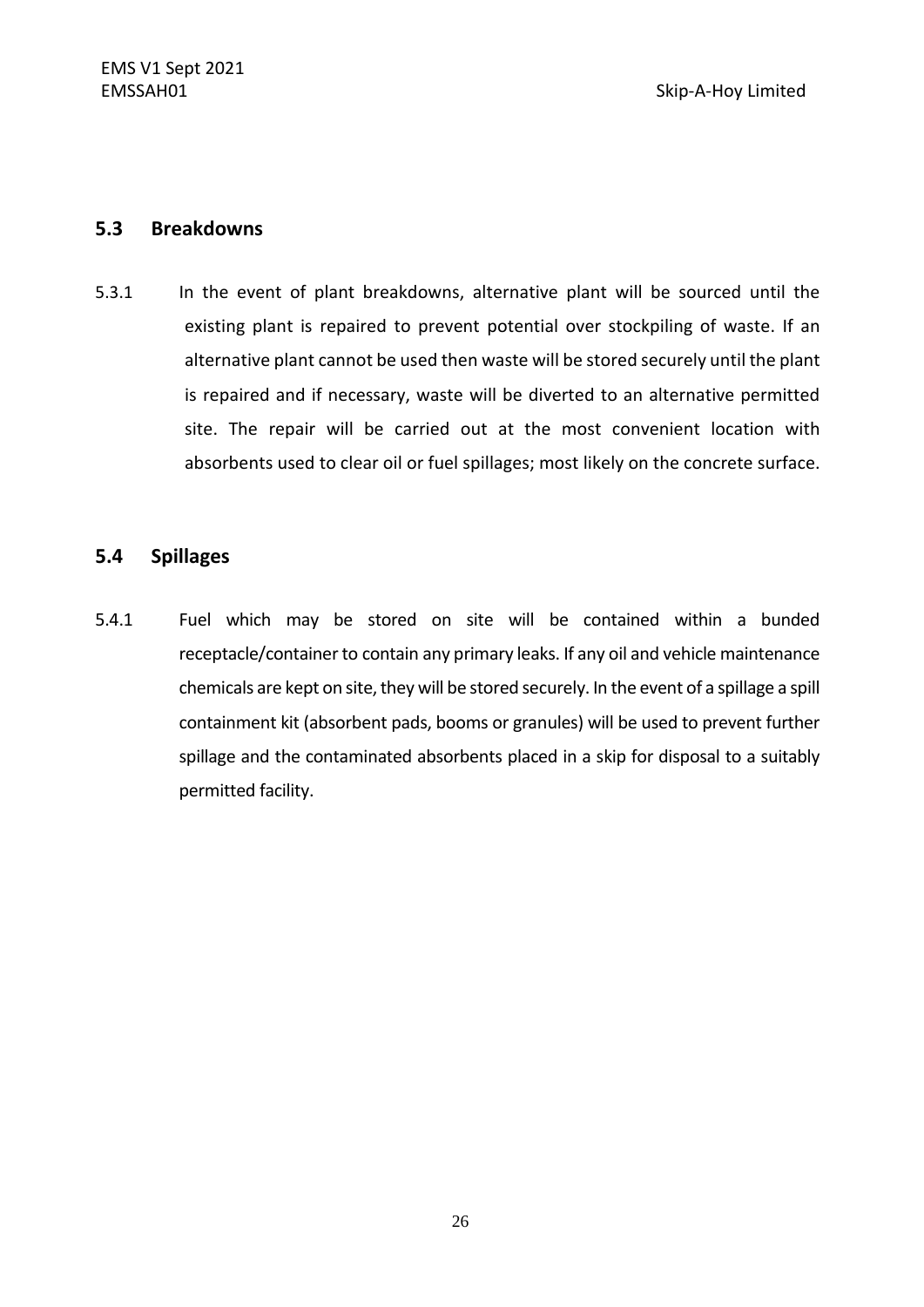#### 6 Training for Site Staff

#### **6.1 Training needs assessment**

- 6.1.1 All new and existing site staff receive specific training based on their responsibilities to ensure all operations are carried out without harm to the environment or amenity of the surrounding area. Training in all aspects of the site and waste operations at the site with regard to the individual responsibilities of the site staff will help to prevent incidents occurring which may have an adverse impact on the environment and/or the employees and their co-workers.
- 6.1.2 An employee training record is kept for each individual which details a list of the training needs of all site staff and also serves as a training review for existing site staff which will be carried out annually or a period set at the operator's preference.

#### **6.2 Fire safety / firefighting training**

6.2.1 Regular fire drills are undertaken by site management to ensure proper procedures are followed by employees in the unlikely event that a fire incident occurs**.** Please see Fire Prevention Plan for further information (SKIP A HOY FPP Sept 2021 Ref: SAHFPP01)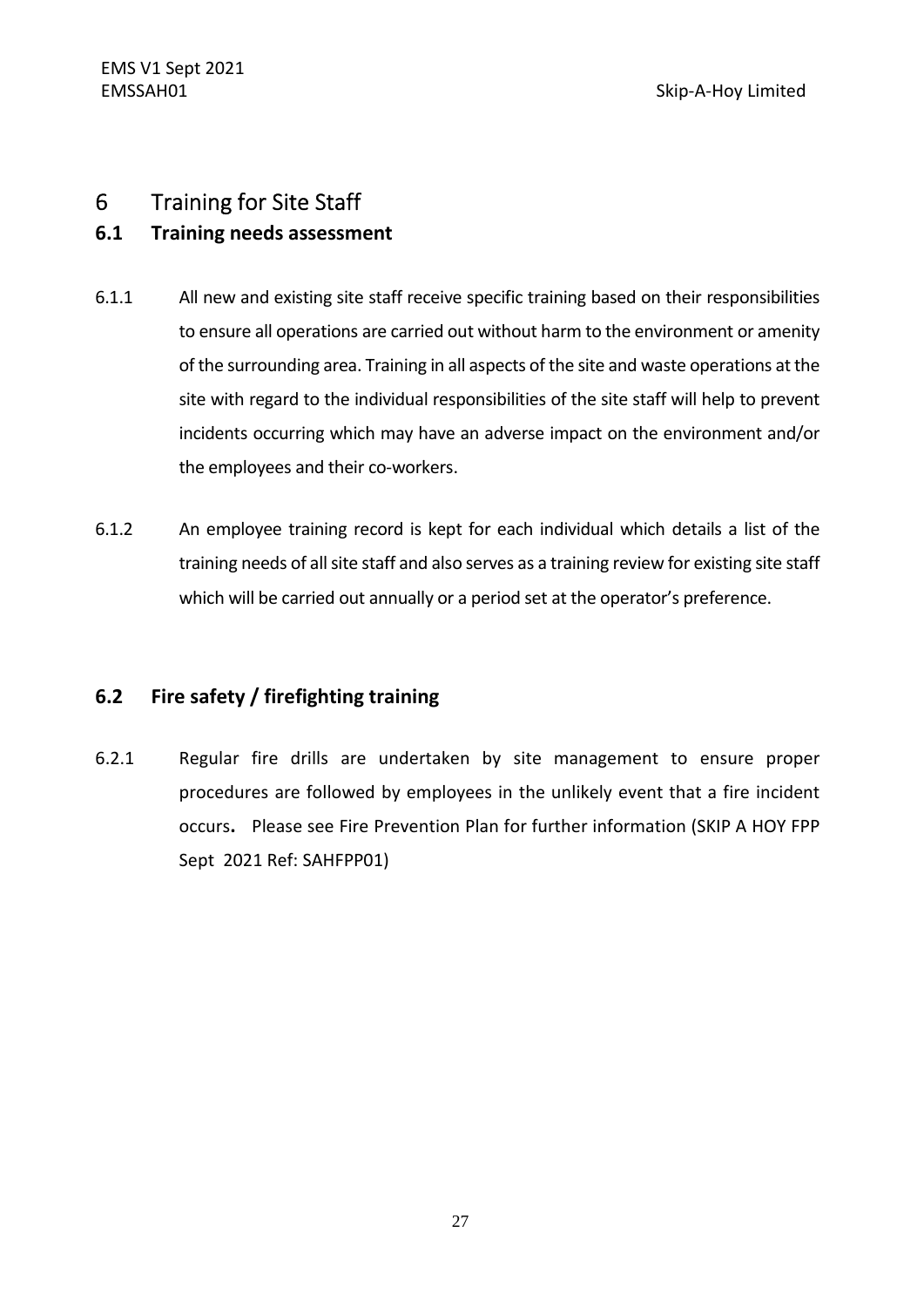#### **6.3 Recognition of waste types training**

- 6.3.1 All employees are given induction training and subsequent regular (every 6 months) training to identify those waste types which are permitted for acceptance at the site under the EP and those wastes which are not. This will include specific training to identify those common wastes which may be found following deposit and are not permitted at the site and will also include more obscure wastes and how to handle these wastes safely. All employees are advised that they should refer any unrecognisable or unknown wastes to senior management, who should, in turn, follow procedures outlined in the EMS and/or contact the EA to agree a suitable method for removal.
- 6.3.2 Training is provided to all site users who handle waste on site and those in charge of administration and reporting. Training will also be provided to drivers responsible for collecting wastes from the site of production who will then be able to advise the producer that an alternative facility must be sought for any non-compliant wastes. (See Appendix 3).

#### **6.4 Plant operation training**

6.4.1 Any employees who are required to operate loading or treatment plant for the movement or processing of waste will be required to undertake the necessary qualifications for the operation of the specific item of plant in question. This will be required prior to operating the plant and will be obtained through necessary external certification programmes.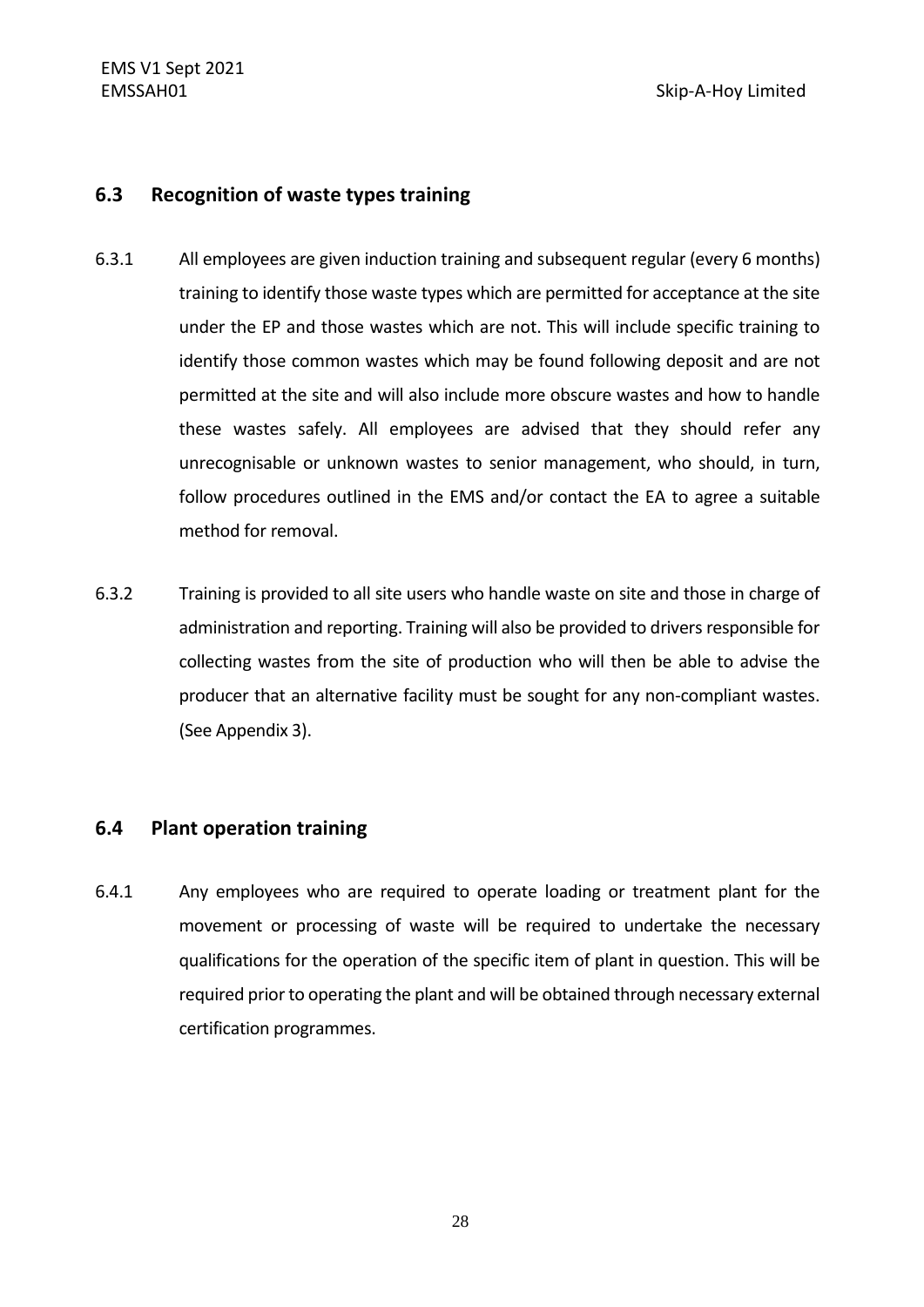#### **6.5 Permit / Management System training**

6.5.1 All employees will be inducted into the operating conditions as prescribed in the EP for the site. Whilst much of the above training will provide specific guidance on many aspects of these documents, all employees will be made aware of the location of the EP and EMS in the site office. All managerial positions will be made fully aware of the sites operating conditions.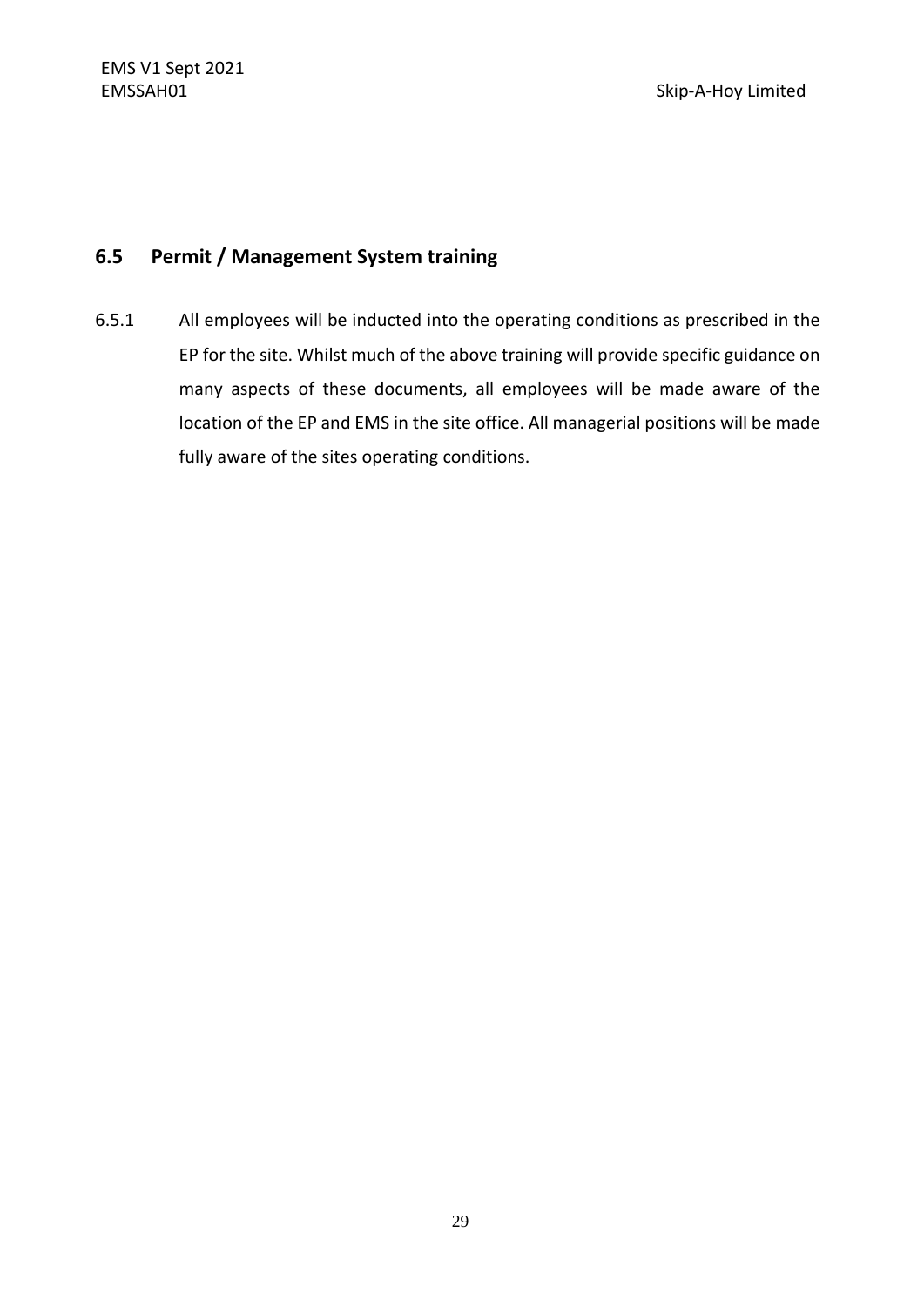#### **7 Site closure plan**

- 7.1 In the event that the site ceases to operate as a waste transfer/treatment facility as set out in the site's EP, the following steps will be followed to achieve site closure:
	- a) Contact the EA to advise the Environment Officer(s) that the site is planned to cease / has ceased the acceptance of wastes under the permit.
	- b) The amount of residual processed and unprocessed waste on site will be assessed by the TCM to set a timetable for the final processing and timely removal of waste from site to authorised sites.
	- c) Following removal of all waste, plant and machinery from site a Site Investigation (desk top) will be undertaken to ascertain the ground conditions of the land to which the site relates.
	- d) A surrender application will then be submitted to the EA for determination.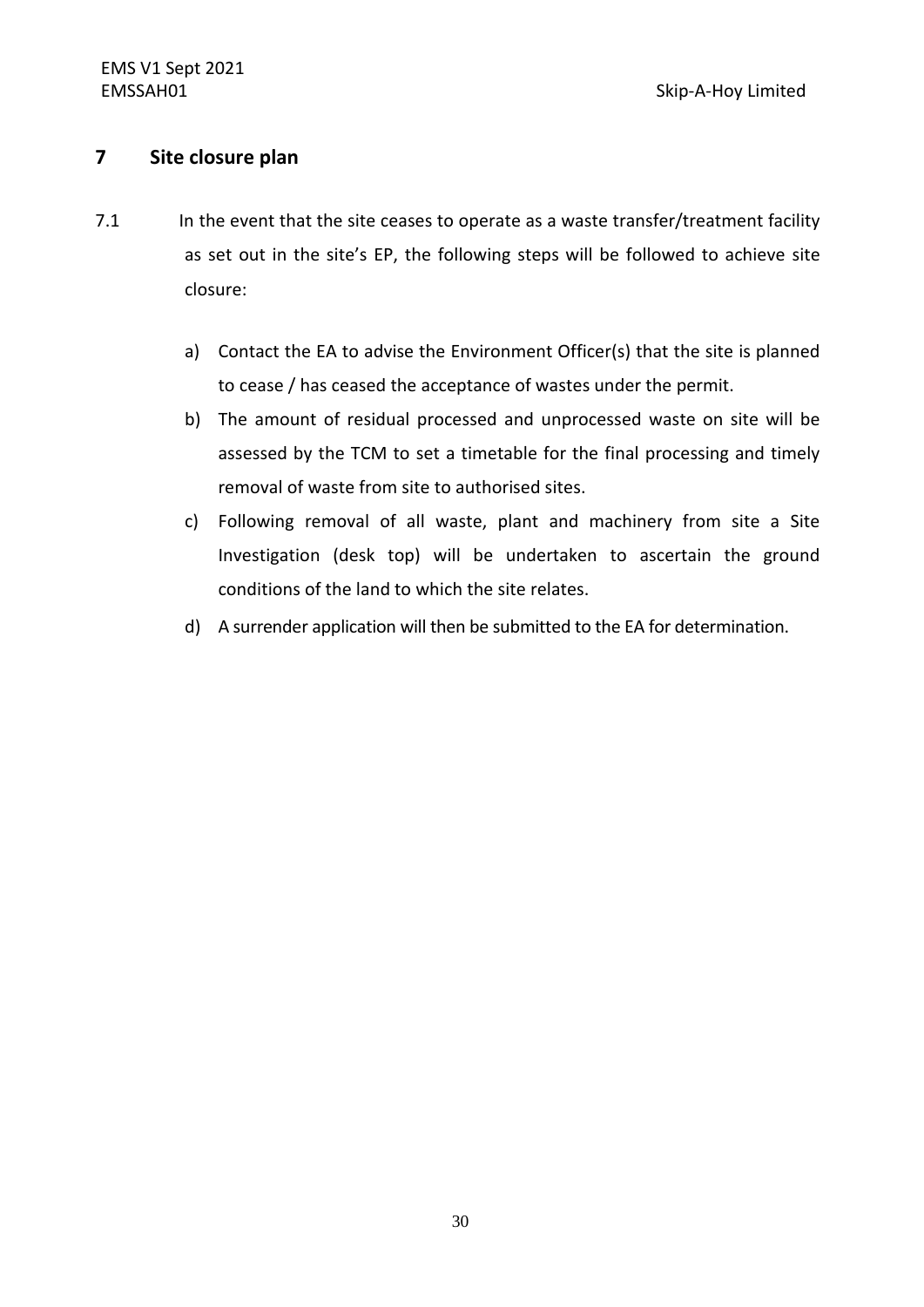## Appendix 1 Rejected Waste Form

## **SKIP-A-HOY LIMITED REJECTED WASTE - RECORD FORM**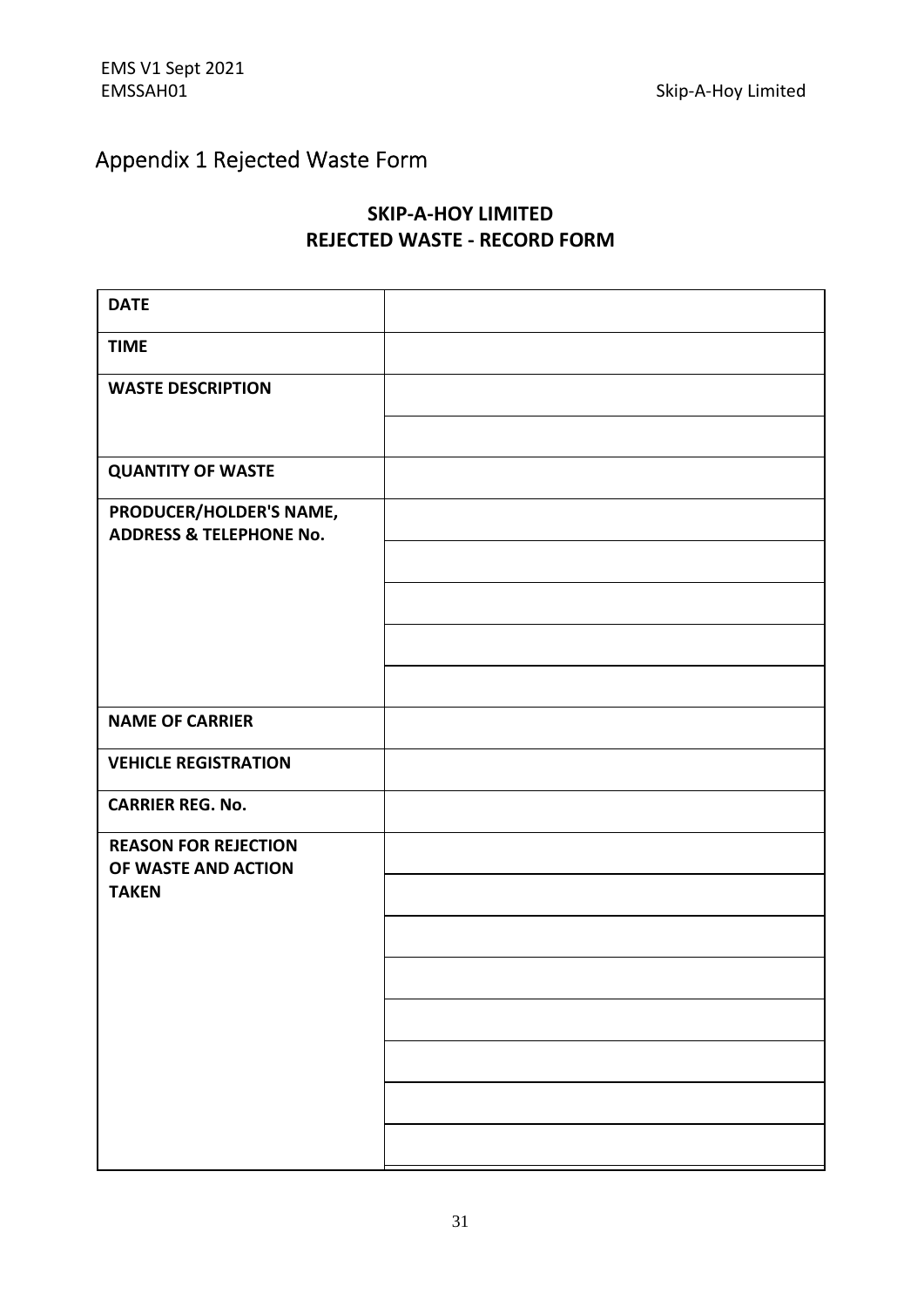## Appendix 2 Checklist

| <b>CHECKLIST FOR SKIP-A-HOY LIMITED</b> |                 |                                                |                 |  |  |  |
|-----------------------------------------|-----------------|------------------------------------------------|-----------------|--|--|--|
|                                         |                 |                                                |                 |  |  |  |
|                                         | <b>COMMENTS</b> |                                                | <b>COMMENTS</b> |  |  |  |
| <b>Security Gates/</b><br><b>Fences</b> |                 | <b>Personal Protective</b><br><b>Equipment</b> |                 |  |  |  |
| Access road (mud<br>on road)            |                 | <b>General housekeeping</b>                    |                 |  |  |  |
| <b>Signage condition</b>                |                 | <b>Noise &amp; vibration</b>                   |                 |  |  |  |
| <b>Quarantine Area</b>                  |                 | <b>Litter</b>                                  |                 |  |  |  |
| Integrity of bay<br>walls               |                 | <b>Odour</b>                                   |                 |  |  |  |
| <b>Waste volumes</b>                    |                 | <b>Dust</b>                                    |                 |  |  |  |
| <b>Waste height</b>                     |                 | <b>Dust suppression</b><br>(functioning)       |                 |  |  |  |
| <b>Waste containment</b><br>bay walls   |                 | <b>Pests</b>                                   |                 |  |  |  |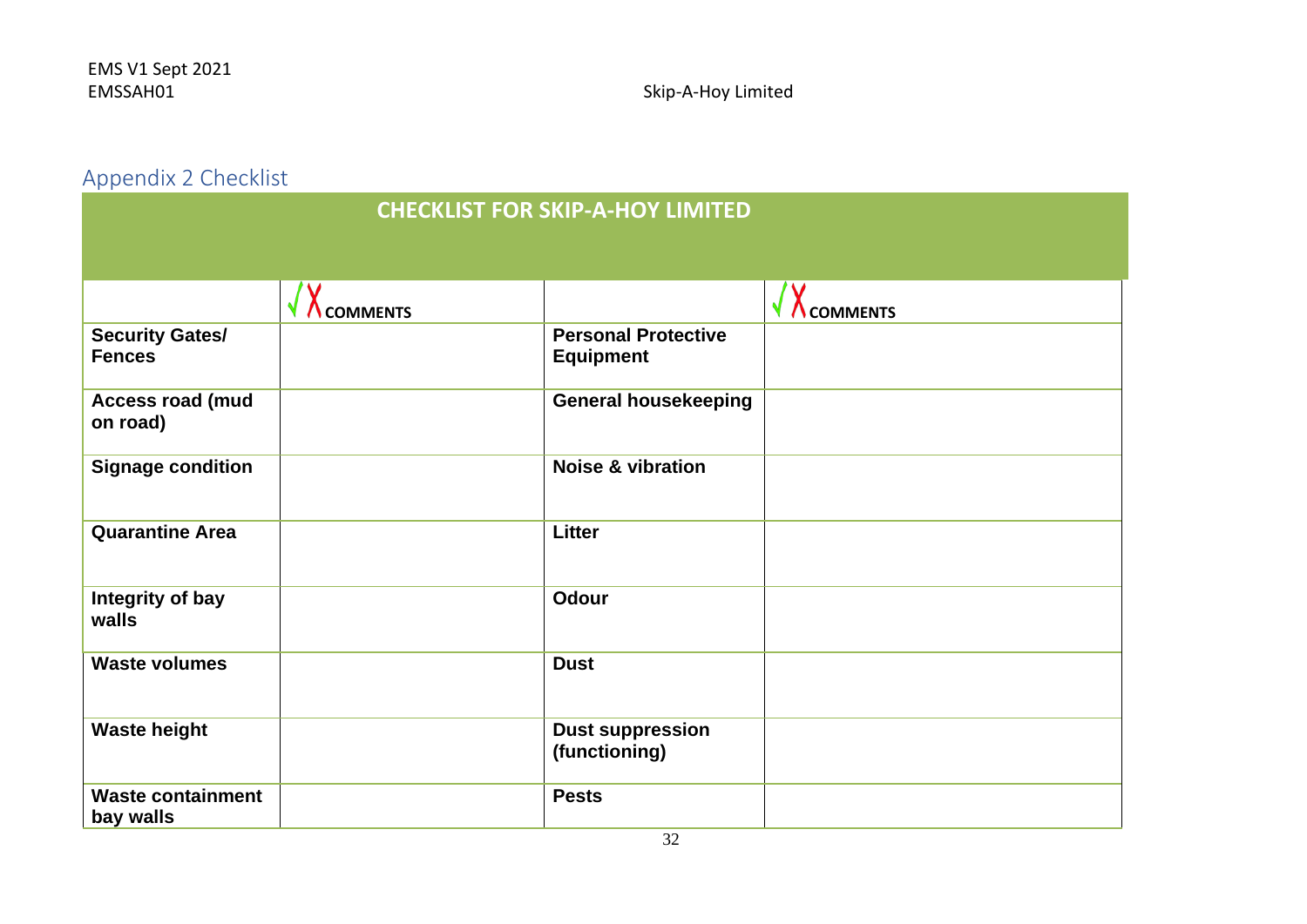EMS V1 Sept 2021<br>EMSSAH01

| <b>Integrity of concrete</b><br>surfacing | <b>Site Diary</b>                                                                            |  |
|-------------------------------------------|----------------------------------------------------------------------------------------------|--|
| Drainage system                           | <b>Diesel tank and bund</b>                                                                  |  |
| <b>Pooling of surface</b><br>water        | <b>Spill Kits</b>                                                                            |  |
| Water build up<br>around static plant     | <b>Fire hoses</b>                                                                            |  |
| Interceptor                               | <b>Fire extinguishers</b>                                                                    |  |
| <b>Oil/Fuel leaks</b>                     | <b>Stock of inert material</b><br>in situ                                                    |  |
| <b>Inspect working</b><br>area surfaces   | Plant washed down at<br>end of each shift, inc.<br>exhaust & engine<br>housing and radiators |  |
| <b>Containment of</b><br>liquids          | <b>Exhaust housing</b><br>manifolds/ledges clear<br>of dust and fluff                        |  |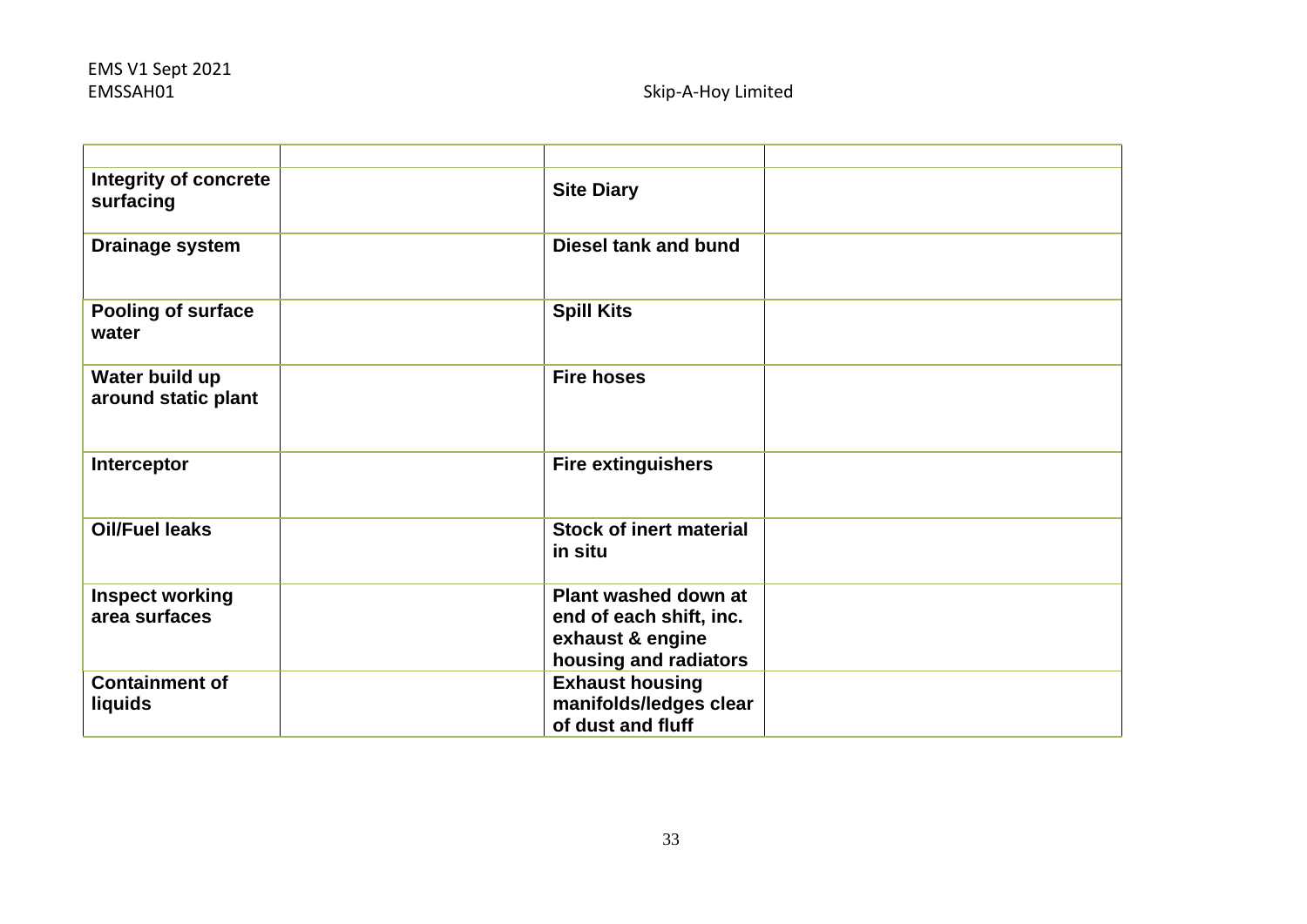## **Appendix 3 Training**

#### **SKIP-A-HOY LIMITED EMPLOYEE TRAINING NEEDS ASSESSMENT / REVIEW**

| <b>EMPLOYEE NAME</b>                             |     | <b>DATE COMPLETED</b>               |                                    |                                           |                                   |               |     |                                     |                                    |  |
|--------------------------------------------------|-----|-------------------------------------|------------------------------------|-------------------------------------------|-----------------------------------|---------------|-----|-------------------------------------|------------------------------------|--|
| <b>POSITION</b>                                  |     |                                     |                                    |                                           | <b>REVIEW DUE</b>                 |               |     |                                     |                                    |  |
| <b>TRAINER</b>                                   |     |                                     |                                    |                                           | <b>OUTCOME</b>                    | <b>PASSED</b> |     |                                     |                                    |  |
| <b>POSITION</b>                                  |     |                                     |                                    |                                           |                                   |               |     | <b>FURTHER TRAINING REQUIRED</b>    |                                    |  |
| <b>CARRIED OUT</b><br>/SIGN OFF >                | Y/N | <b>SIGNED BY</b><br><b>EMPLOYEE</b> | <b>SIGNED BY</b><br><b>TRAINER</b> |                                           |                                   |               | Y/N | <b>SIGNED BY</b><br><b>EMPLOYEE</b> | <b>SIGNED BY</b><br><b>TRAINER</b> |  |
| <b>ENVIRONMENTAL</b><br><b>PERMIT</b>            |     |                                     |                                    |                                           | <b>FIRE PREVENTION PLAN</b>       |               |     |                                     |                                    |  |
| <b>MANAGEMENT</b><br><b>SYSTEM</b>               |     |                                     |                                    |                                           | <b>FIRE SAFETY</b>                |               |     |                                     |                                    |  |
| <b>SITE RULES</b>                                |     |                                     |                                    |                                           | <b>EMERGENCY PROCEDURES</b>       |               |     |                                     |                                    |  |
| <b>RECORD KEEPING /</b><br><b>TRANSFER NOTES</b> |     |                                     |                                    |                                           | <b>STORAGE / PILE SIZE LIMITS</b> |               |     |                                     |                                    |  |
| <b>RECOGNITION OF</b><br><b>WASTE TYPES</b>      |     |                                     |                                    |                                           | <b>STORAGE DURATION</b>           |               |     |                                     |                                    |  |
| <b>SECURITY</b>                                  |     |                                     |                                    |                                           | <b>FIRE DETECTION</b>             |               |     |                                     |                                    |  |
| <b>VEHICLE CHECKS</b>                            |     |                                     |                                    |                                           | <b>FIRE ALARMS</b>                |               |     |                                     |                                    |  |
| <b>PLANT OPERATION</b>                           |     |                                     |                                    | FIRE FIGHTING EQUIPMENT                   |                                   |               |     |                                     |                                    |  |
| <b>PLANT CHECKS</b>                              |     |                                     |                                    | FIRE WATER CONTAINMENT<br><b>MEASURES</b> |                                   |               |     |                                     |                                    |  |
| <b>AMENITY - LITTER,</b><br>ODOUR, PESTS etc.    |     |                                     |                                    | SPILL CLEARANCE                           |                                   |               |     |                                     |                                    |  |
|                                                  |     |                                     |                                    |                                           |                                   |               |     |                                     |                                    |  |
|                                                  |     |                                     |                                    |                                           |                                   |               |     |                                     |                                    |  |
|                                                  |     |                                     |                                    |                                           |                                   |               |     |                                     |                                    |  |
| <b>NOTES AND ACTIONS:</b>                        |     |                                     |                                    |                                           |                                   |               |     |                                     |                                    |  |
|                                                  |     |                                     |                                    |                                           |                                   |               |     |                                     |                                    |  |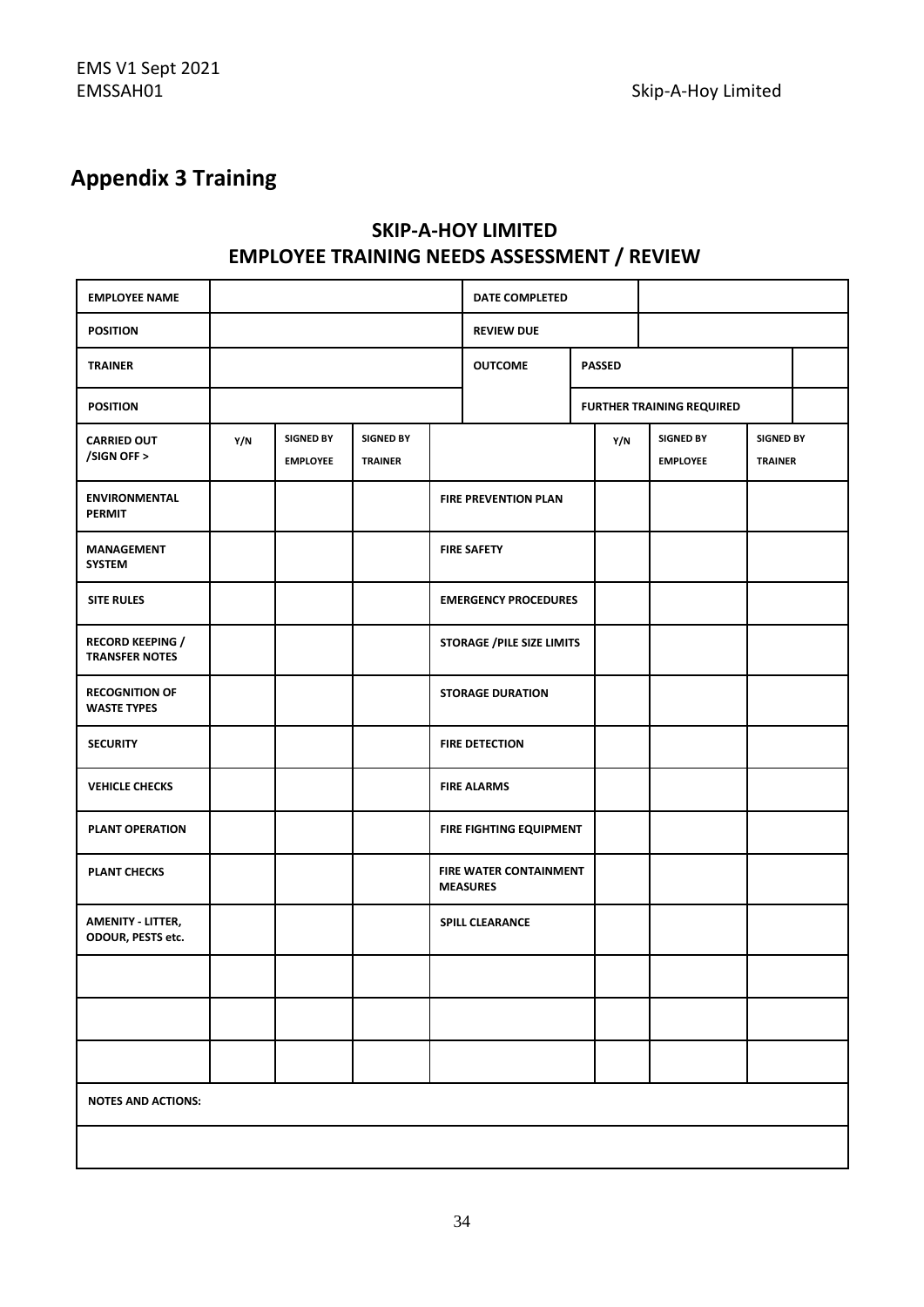35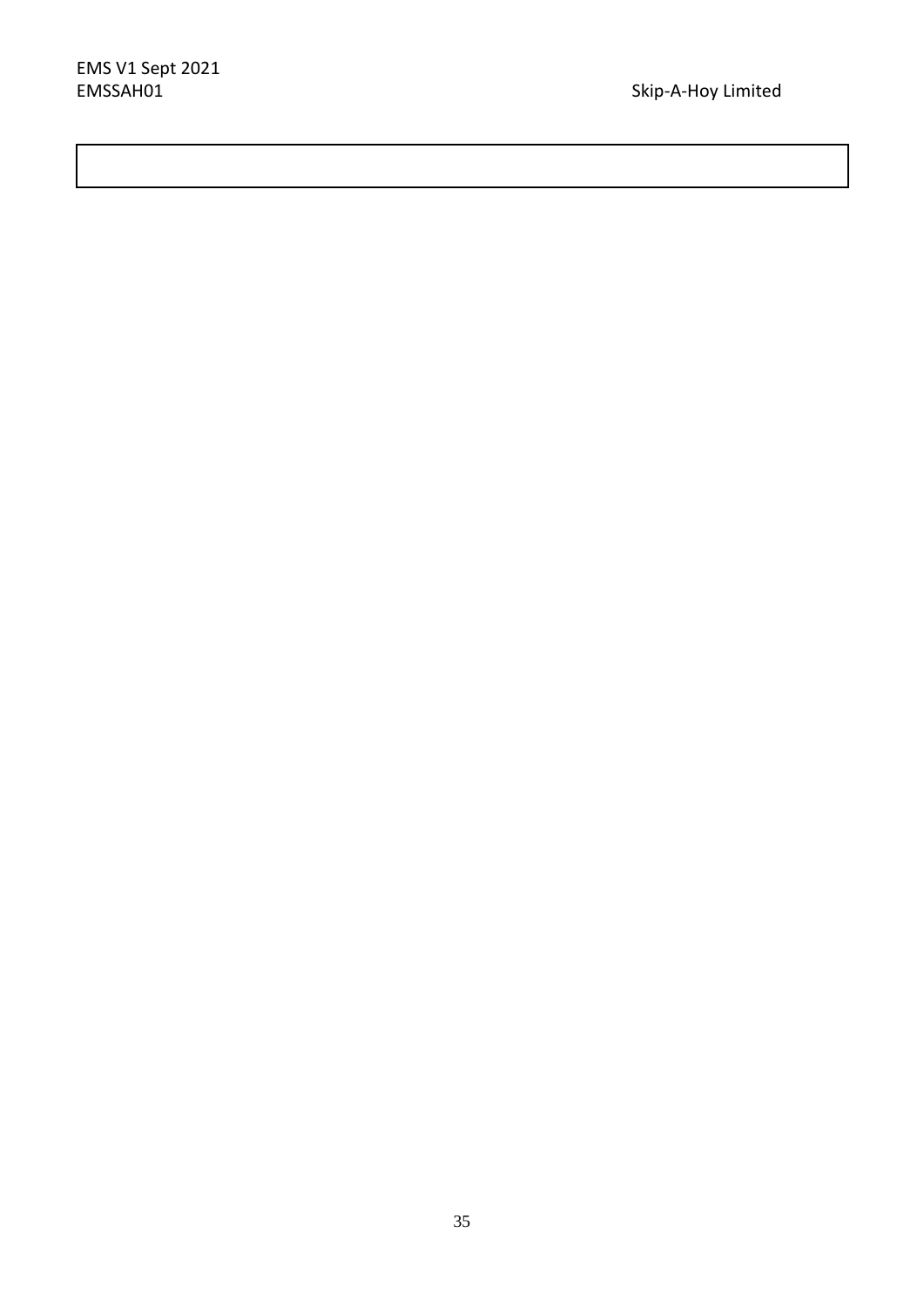## **Appendix 4 Complaints Form**

### **SKIP-A-HOY LIMITED COMPLAINTS REPORT FORM**

| <b>Date Recorded:</b>                                                        | <b>Reference Number:</b> |
|------------------------------------------------------------------------------|--------------------------|
| Name and address of caller                                                   |                          |
| Telephone number of caller                                                   |                          |
| Time and Date of call                                                        |                          |
| Nature of complaint<br>(noise, odour, dust, other)<br>(date, time, duration) |                          |
| Weather at the time of complaint<br>(rain, snow, fog, etc.)                  |                          |
| Wind (strength, direction)                                                   |                          |
| Any other relevant information                                               |                          |
| Potential reasons for complaint                                              |                          |
| The operations being carried out<br>on site at the time of the complaint     |                          |
|                                                                              | <b>Follow Up</b>         |
| Actions taken                                                                |                          |
| Date of call back to complainant                                             |                          |
| Summary of call back conversation                                            |                          |
|                                                                              | <b>Recommendations</b>   |
| Change in procedures                                                         |                          |
| Changes to Environmental<br>Management System (EMS)                          |                          |
| Date changes implemented                                                     |                          |
| Form completed by                                                            |                          |
| <b>Signed</b>                                                                |                          |